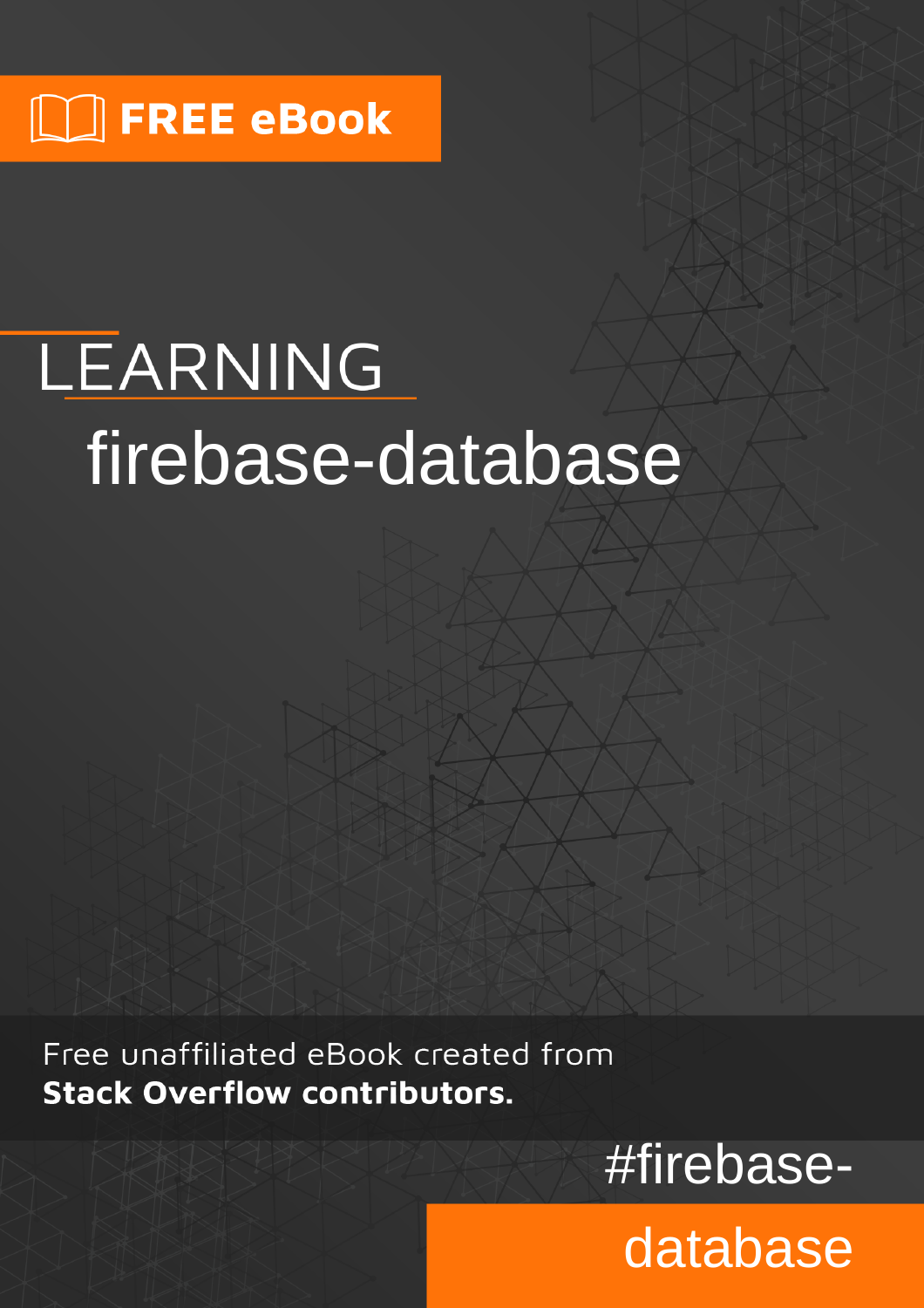## **Table of Contents**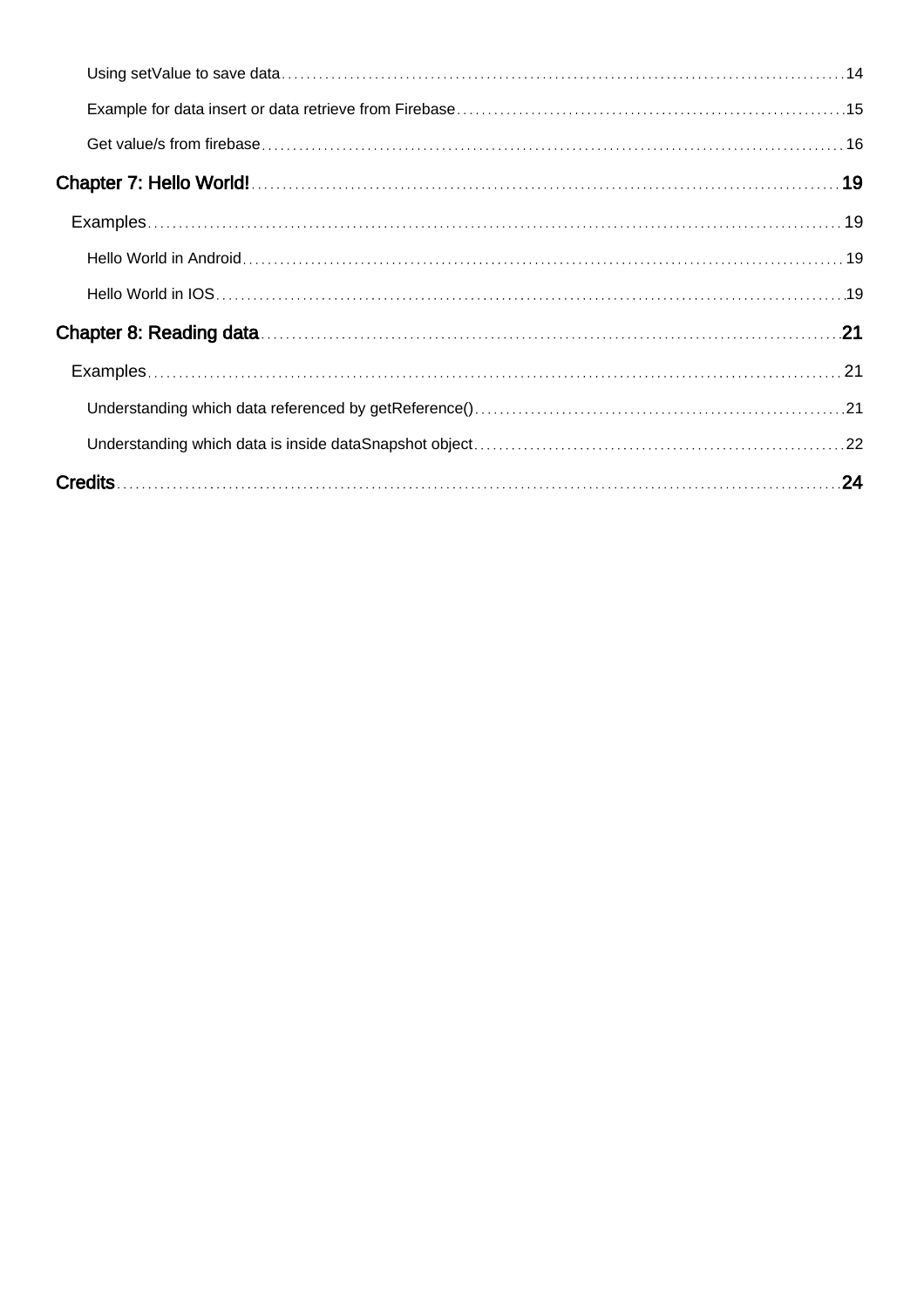<span id="page-3-0"></span>

You can share this PDF with anyone you feel could benefit from it, downloaded the latest version from: [firebase-database](http://riptutorial.com/ebook/firebase-database)

It is an unofficial and free firebase-database ebook created for educational purposes. All the content is extracted from [Stack Overflow Documentation](https://archive.org/details/documentation-dump.7z), which is written by many hardworking individuals at Stack Overflow. It is neither affiliated with Stack Overflow nor official firebasedatabase.

The content is released under Creative Commons BY-SA, and the list of contributors to each chapter are provided in the credits section at the end of this book. Images may be copyright of their respective owners unless otherwise specified. All trademarks and registered trademarks are the property of their respective company owners.

Use the content presented in this book at your own risk; it is not guaranteed to be correct nor accurate, please send your feedback and corrections to [info@zzzprojects.com](mailto:info@zzzprojects.com)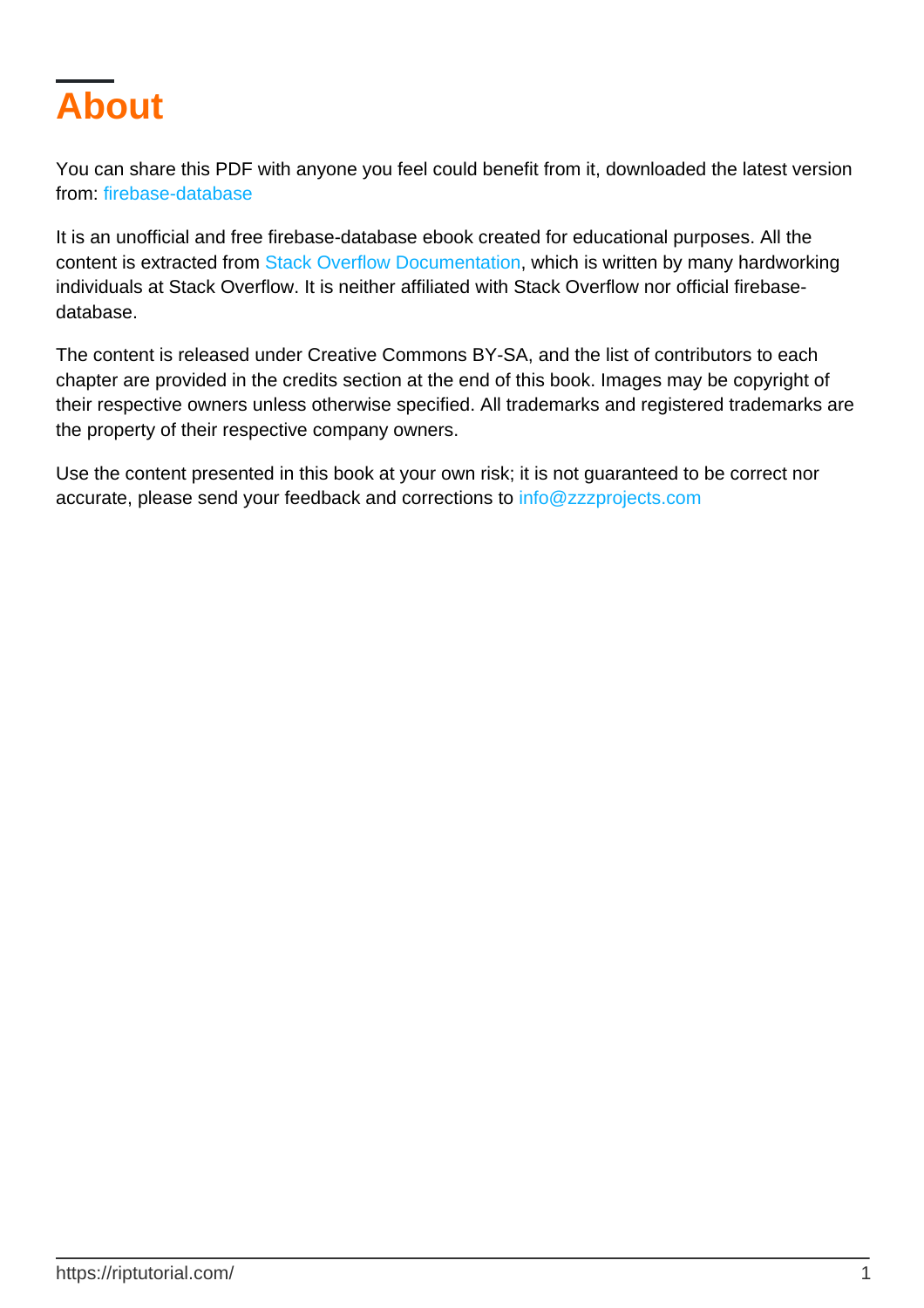## <span id="page-4-0"></span>**Chapter 1: Getting started with firebasedatabase**

## <span id="page-4-1"></span>**Remarks**

This section provides an overview of what firebase-database is, and why a developer might want to use it.

It should also mention any large subjects within firebase-database, and link out to the related topics. Since the Documentation for firebase-database is new, you may need to create initial versions of those related topics.

## <span id="page-4-2"></span>**Versions**

| <b>Platform SDK</b>            | <b>Version</b> | <b>Release date</b> |
|--------------------------------|----------------|---------------------|
| <b>Firebase JavaScript SDK</b> | 3.7.0          | 2017-03-01          |
| Firebase C++ SDK               | 3.0.0          | 2107-02-27          |
| <b>Firebase Unity SDK</b>      | 3.0.0          | 2107-02-27          |
| Firebase iOS SDK               | 3.14.0         | 2017-02-23          |
| <b>Firebase Android SDK</b>    | 10.2           | 2017-02-15          |
| Firebase Admin Node.js SDK     | 4.1.1          | 2017-02-14          |
| Firebase Admin Java SDK        | 4.1.2          | 2017-02-14          |

## <span id="page-4-3"></span>**Examples**

<span id="page-4-4"></span>**Add Firebase to Your Android Project**

<span id="page-4-5"></span>Here the steps required to create a Firebase project and to connect it with an Android app.

## **Add Firebase to your app**

- 1. Create a Firebase project in the [Firebase console](https://firebase.google.com/console/) and click **Create New Project**.
- 2. Click **Add Firebase to your Android app** and follow the setup steps.
- 3. When prompted, enter your **app's package name**.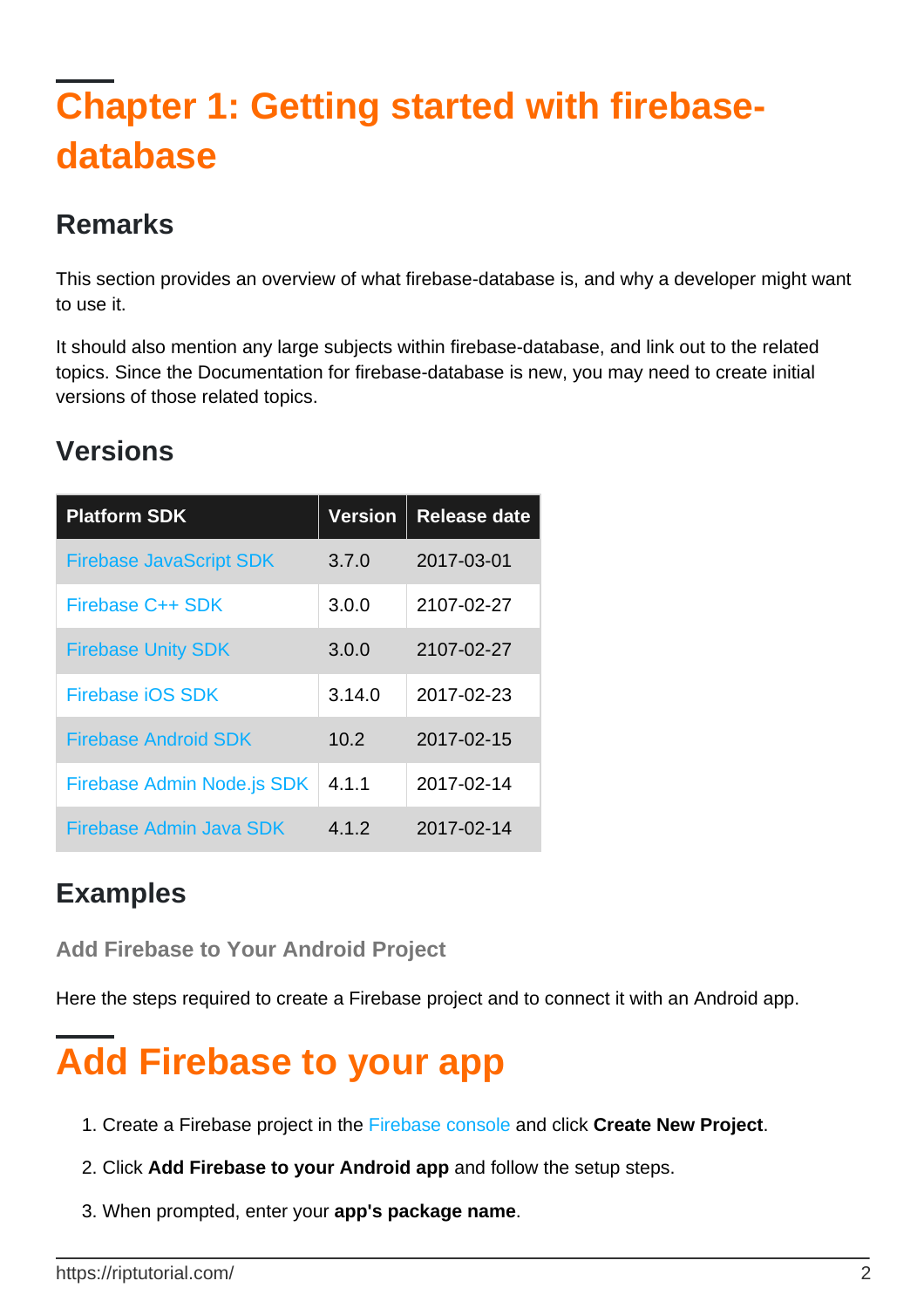It's important to enter the package name your app is using; this can only be set when you add an app to your Firebase project.

- At the end, you'll download a google-services.json file. You can download this file again at 4. any time. ( this file is located under project setting in Firebase console).
- 5. Switch android studio View to Project and paste google-service.json file under app folder

The next step is to Add the SDK to integrate the Firebase libraries in the project.

## <span id="page-5-0"></span>**Add the SDK**

To integrate the Firebase libraries into one of your own projects, you need to perform a few basic tasks to prepare your Android Studio project. You may have already done this as part of adding Firebase to your app.

1. Add rules to your root-level build.gradle file, to include the **google-services plugin**:

```
buildscript {
    \frac{1}{2}...
     dependencies {
          // ...
         classpath 'com.google.gms:google-services:3.1.1'
     }
}
```
Then, in your module Gradle file (usually the app/build.gradle), add the apply plugin line at the bottom of the file to enable the Gradle plugin:

```
apply plugin: 'com.android.application'
android {
  // \ldots\lambdadependencies {
  // ...
  compile 'com.google.firebase:firebase-core:9.4.0'//THIS IS FOR ANALYTICS
   compile "com.google.firebase:firebase-database:11.0.2"
}
// BELOW STATEMENT MUST BE WRITTEN IN BOTTOM
apply plugin: 'com.google.gms.google-services'
```
#### **Notes:**

• Data cannot be read/write without Authenticating. If you want it without authentication. Change rules in Database firebase console.

```
{ "rules": { ".read": true, ".write": true } }
```
• Add internet permission in Manifest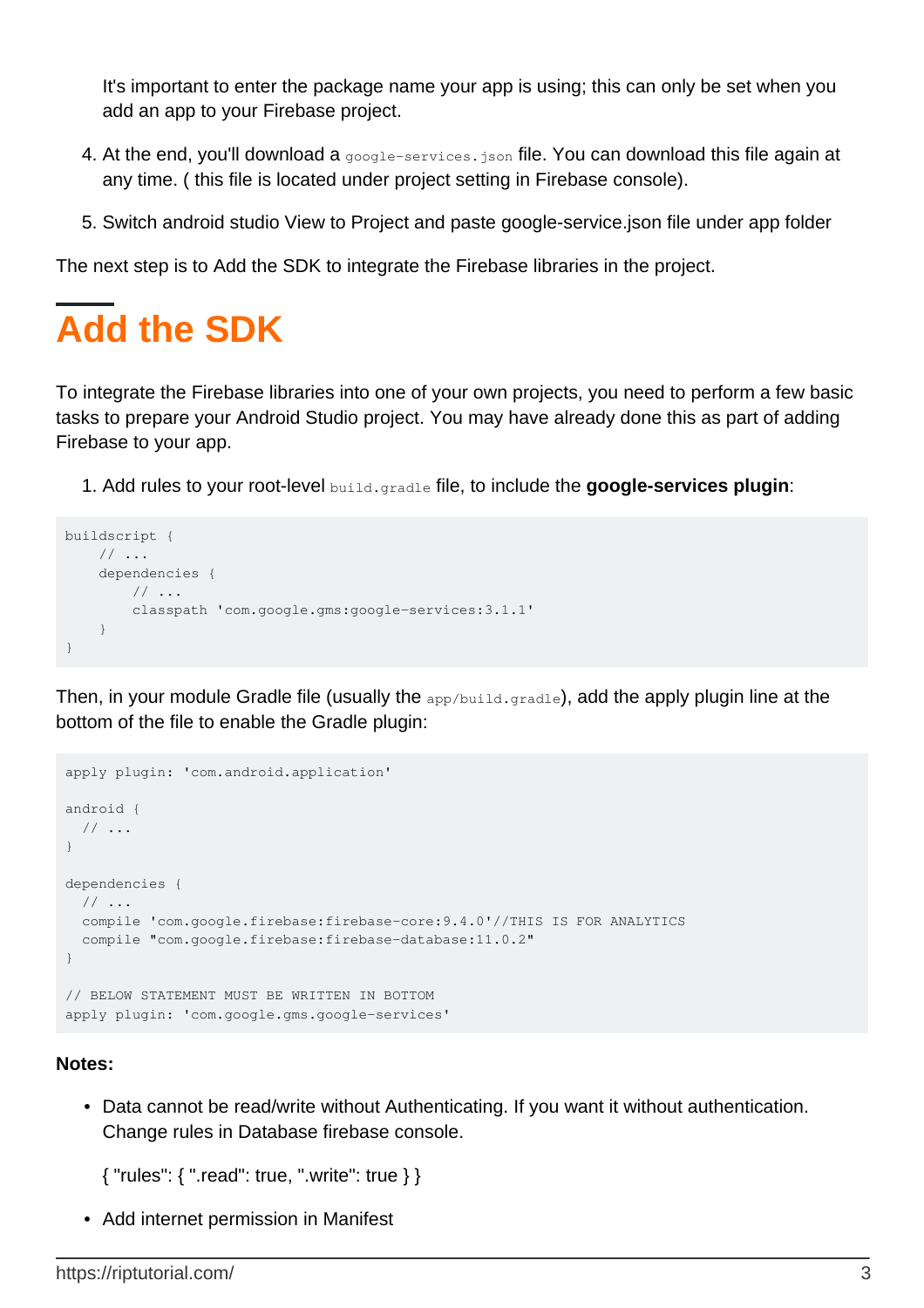• Upgrade Google Play Services and Google Repository

#### <span id="page-6-0"></span>**Writing simple value into database**

First, complete the [installation and setup](http://www.riptutorial.com/firebase-database/example/17719/add-firebase-to-your-android-project) to connect your app to Firebase. Then from anywhere in your class, you can write:

```
// Write a message to the database
FirebaseDatabase database = FirebaseDatabase.getInstance();
DatabaseReference myRef = database.getReference("message");
```
myRef.setValue("Hello, World!");

It will write Hello, Wold! into message node, like seen below:

```
"your-project-parent" : {
     "message" : "Hello, World!"
}
```
#### **Explanation**

FirebaseDatabase database = FirebaseDatabase.getInstance();

Above code will assign FirebaseDatabase instance into database object for further use.

DatabaseReference myRef = database.getReference("message");

Above code will reference  $m_{\text{NRef}}$  object into  $m_{\text{message}}$  child of your project's parent (in this example, it is "your-project-parent"). So it is "your-project-parent/message"

```
myRef.setValue("Hello, World!");
```
<span id="page-6-1"></span>Above code will set "Hello, World!" into path referenced by myRef

#### **Automatically map custom model to data structure**

After you have set a few data to database and have get a structure consisting of several nodes like this;

```
"user" : {
     "-KdbKcU2ptfYF2xKb5aO" : {
       "firstName" : "Arthur",
       "lastName" : "Schopenhauer",
       "userName" : "AphorismMan",
       "phone" : "+9022-02-1778",
       "gender": "M",
       "age" : 25
     },
     "-KdbQFjs9BDviuqQVHjY" : {
       "firstName" : "Werner",
       "lastName" : "Heisenberg",
```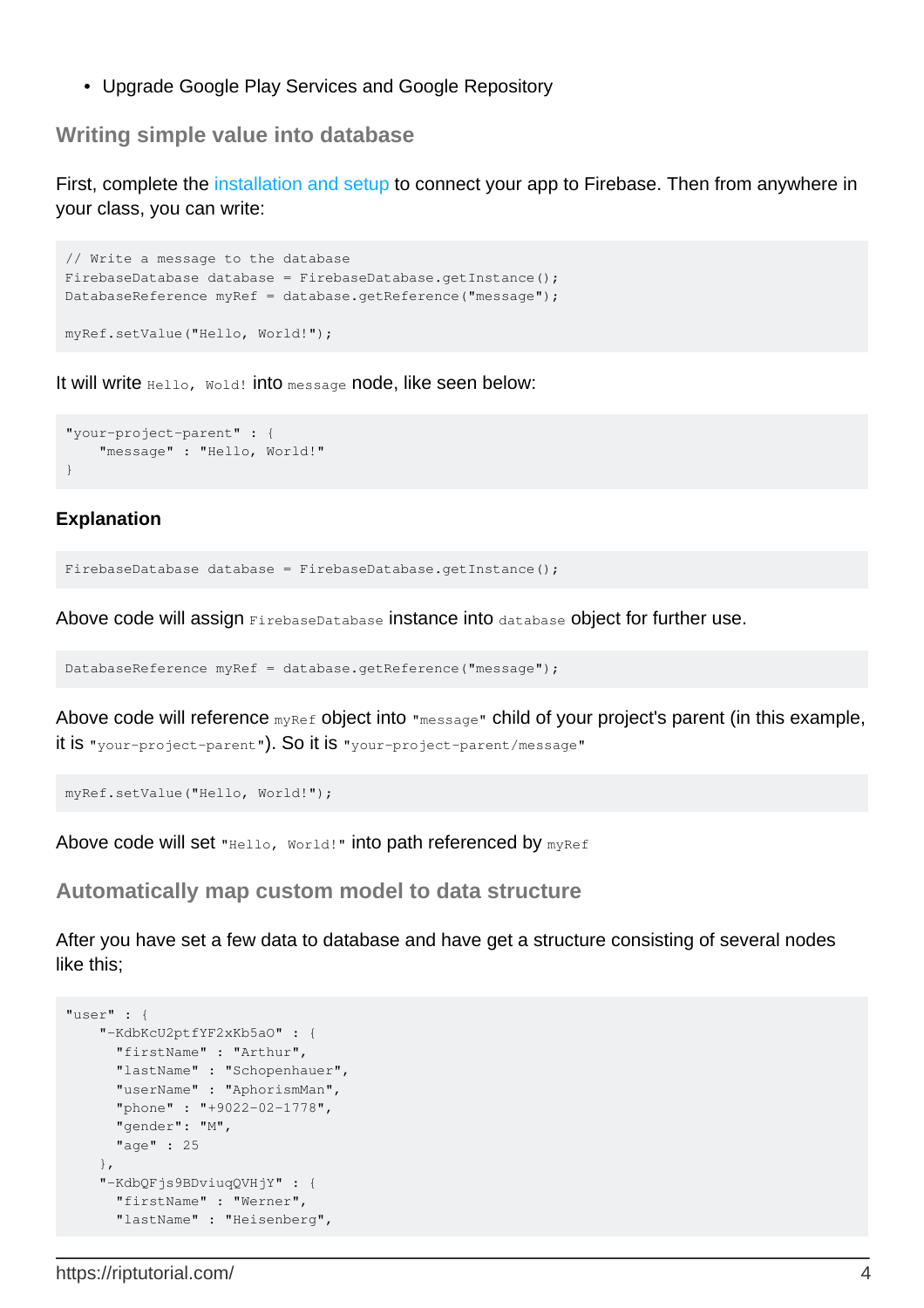```
 "userName" : "whereAmI",
     "phone" : "+9005-12-1901",
     "gender": "M",
     "age" : 75
   }
 }
```
you can categorize data structures.

#### **Creating Class**

Create a model class to set to database.

```
@IgnoreExtraProperties
public class User {
    public String firstName;
    public String lastName;
    public String userName;
    public String phone;
    public String gender;
    public int age;
    public User() {
 }
    public User(String firstName, String lastName, String userName, String phone, String
gender, int age) {
         this.firstName = firstName;
        this.lastName = lastName;
        this.userName = userName;
        this.phone = phone;
        this.gender = gender;
         this.age = age;
     }
}
```
Some things to remember when creating a model class that you want to map to your data:

- 1. You have to have an empty constructor
- 2. Scope of Variables/Fields must be public, so that the [DataSnapshot](https://firebase.google.com/docs/reference/js/firebase.database.DataSnapshot) returning from the firebase can access these fields. If you don't do that, when you want to get data, DataSnapshot can't access to your model in callback and that will cause an exception.
- 3. Names of Variables/Fields should match to those in your data structure.

#### **Sending to Firebase**

Create a User object

User user = new User ( "Arthur","Schopenhauer","AphorismMan","+9022-02-1778","M",25)

#### and reference

DatabaseReference databaseReference = FirebaseDatabase.getInstance().getReference();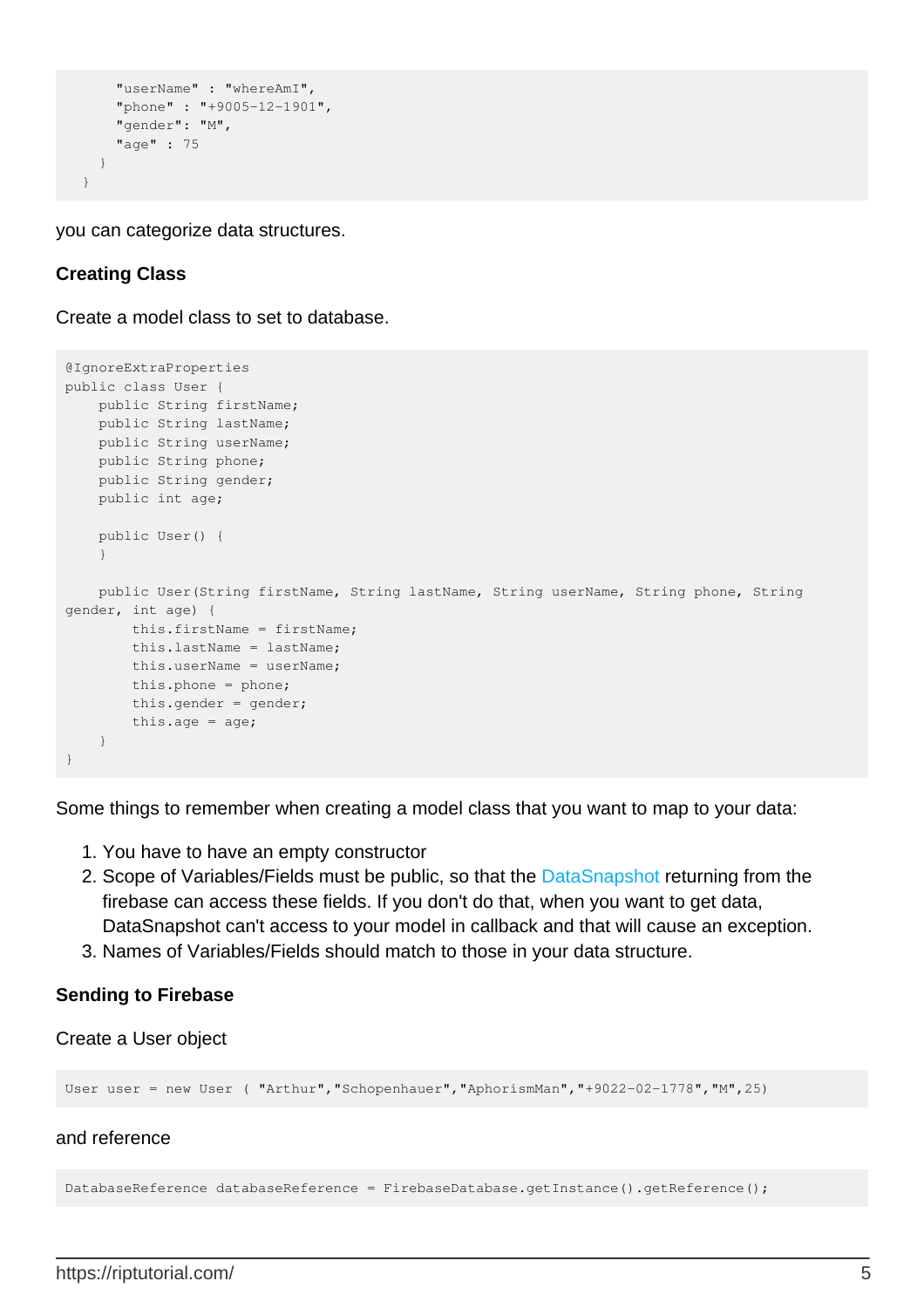#### Now you have the reference of your database. Create an user node with

databaseReference.child("user"). If you do .push() your models will locate under randomly created unique ids like above, "-KdbKcU2ptfYF2xKb5aO", "-KdbQFjs9BDviuqQVHjY".

```
databaseReference.child("user").push().setValue(user, new
DatabaseReference.CompletionListener() {
            @Override
           public void onComplete(DatabaseError databaseError, DatabaseReference
databaseReference) {
                Toast.makeText(getActivity(), "User added.", Toast.LENGTH_SHORT).show();
 }
        });
```
If you want to set your datas under your specific key, do it with .child("yourSpecificKey") instead  $of$ . push().

databaseReference.child("user").child("yourSpecificKey").setValue(user,...

Read Getting started with firebase-database online: [https://riptutorial.com/firebase](https://riptutorial.com/firebase-database/topic/3044/getting-started-with-firebase-database)[database/topic/3044/getting-started-with-firebase-database](https://riptutorial.com/firebase-database/topic/3044/getting-started-with-firebase-database)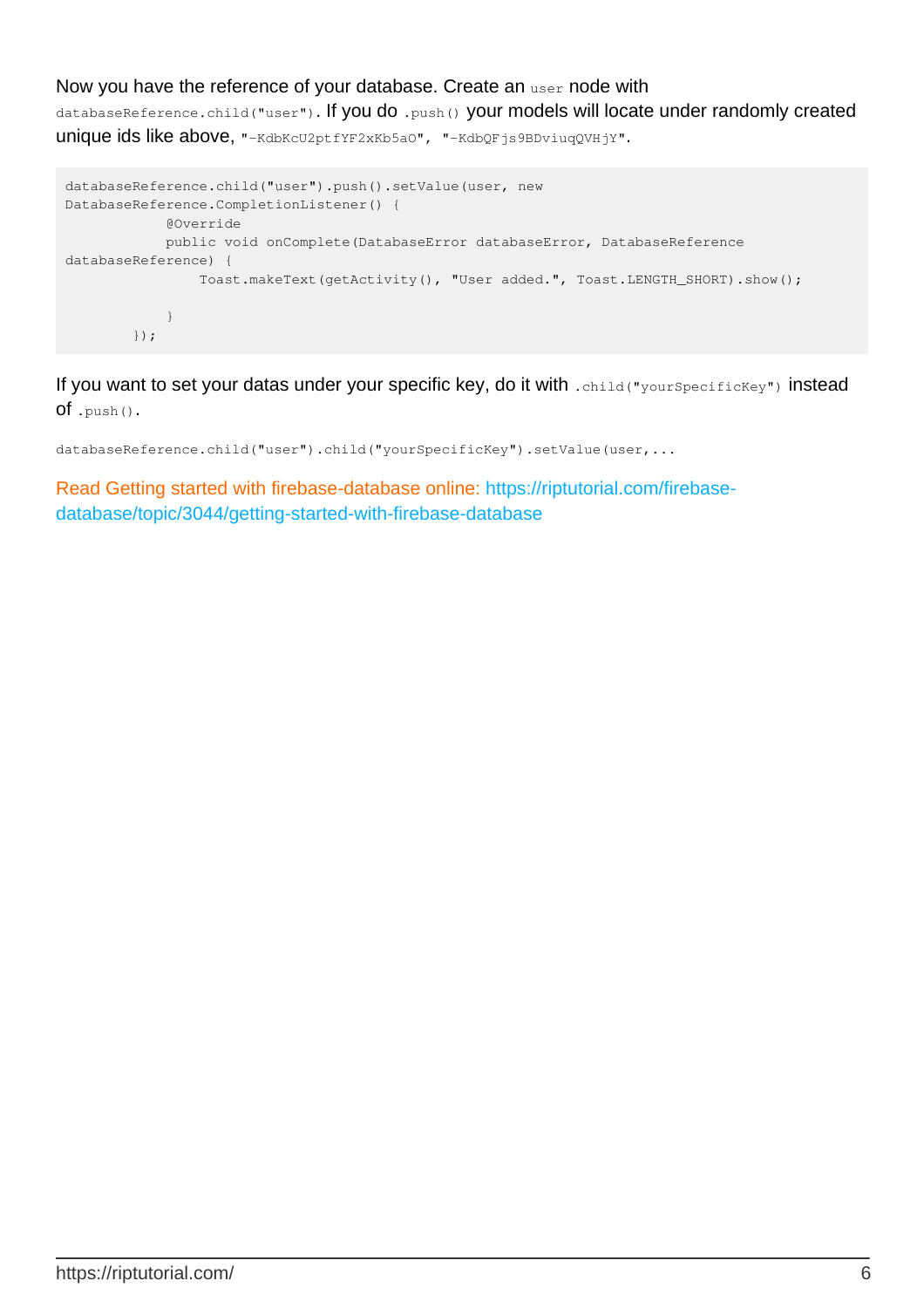## <span id="page-9-0"></span>**Chapter 2: Firebase Query**

## <span id="page-9-1"></span>**Introduction**

Firebase Query can be used to order a collection of data based on some attributes as well as restricted to the large list of items (for like chat data) down to a number suitable for synchronizing to the client.

Just as with a Reference, you can receive data from a Query by using the on() method. You will only receive events and DataSnapshots for the subset of the data that matches your query.

## <span id="page-9-2"></span>**Examples**

<span id="page-9-3"></span>**Firebase Query Example**

```
private void loadData(){
        DatabaseReference dbRef = FirebaseDatabase.getInstance().getReference();
        Query dataQuery = dbRef.child("chat").orderByChild("id").equalTo("user1");
        dataQuery.addListenerForSingleValueEvent(new ValueEventListener() {
            @Override
            public void onDataChange(DataSnapshot dataSnapshot) {
                if (dataSnapshot.exists()) {
                   // dataSnapshot is the "issue" node with all children with id 0
                   for (DataSnapshot issue : dataSnapshot.getChildren()) {
                       // do something with the individual "issues"
 }
 }
 }
            @Override
            public void onCancelled(DatabaseError databaseError) {
 }
        });
    }
```
Read Firebase Query online: <https://riptutorial.com/firebase-database/topic/10100/firebase-query>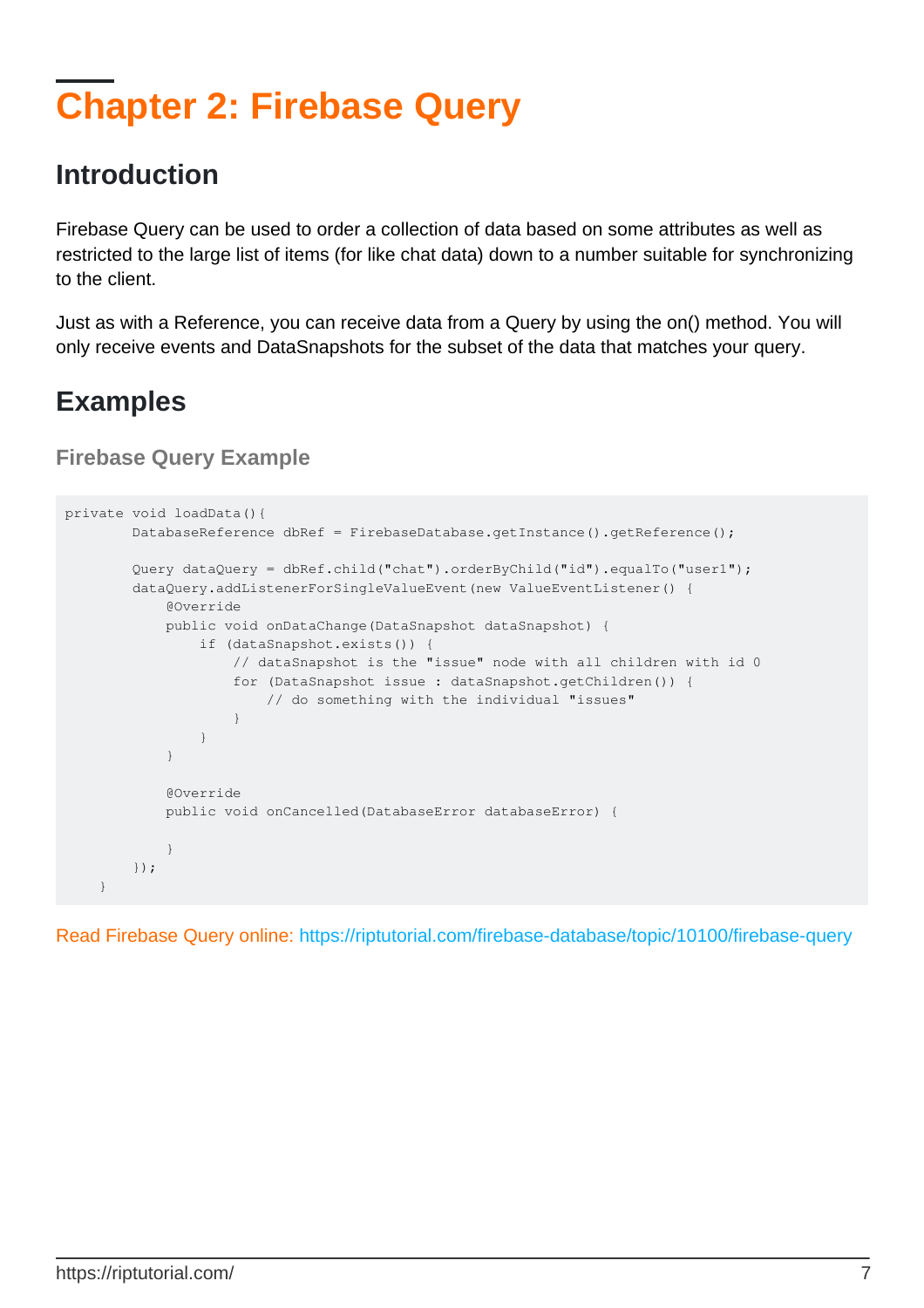## <span id="page-10-0"></span>**Chapter 3: Firebase Realtime Database Rules**

## <span id="page-10-1"></span>**Remarks**

Firebase Realtime Database Rules determine who has read and write access to your database, how your data is structured, and what indexes exist. These rules live on the Firebase servers and are enforced automatically at all times. Every read and write request will only be completed if your rules allow it. By default, your rules are set to allow only authenticated users full read and write access to your database. This is to protect your database from abuse until you have time to customize your rules or set up authentication.

Firebase Database Rules have a JavaScript-like syntax and come in four types:

| <b>Rule Types</b> |                                                                                          |
|-------------------|------------------------------------------------------------------------------------------|
| .read             | Describes if and when data is allowed to be read by users.                               |
| .write            | Describes if and when data is allowed to be written.                                     |
| .validate         | Defines what a correctly formatted value will look like, whether i<br>and the data type. |
| .indexOn          | Specifies a child to index to support ordering and querying.                             |

## <span id="page-10-2"></span>**Examples**

### <span id="page-10-3"></span>**Authorization**

Identifying your user is only part of security. Once you know who they are, you need a way to control their access to data in your database. Firebase Database Rules allow you to control access for each user. For example, here's a set of security rules that allows anyone to read the path  $/f\infty/$ , but no one to write to it:

```
{
   "rules": {
     "foo": {
       ".read": true,
        ".write": false
     }
   }
}
```
. read and . write rules cascade, so this ruleset grants read access to any data at path /foo/ as well as any deeper paths such as /foo/bar/baz. Note that . read and . write rules that permit access will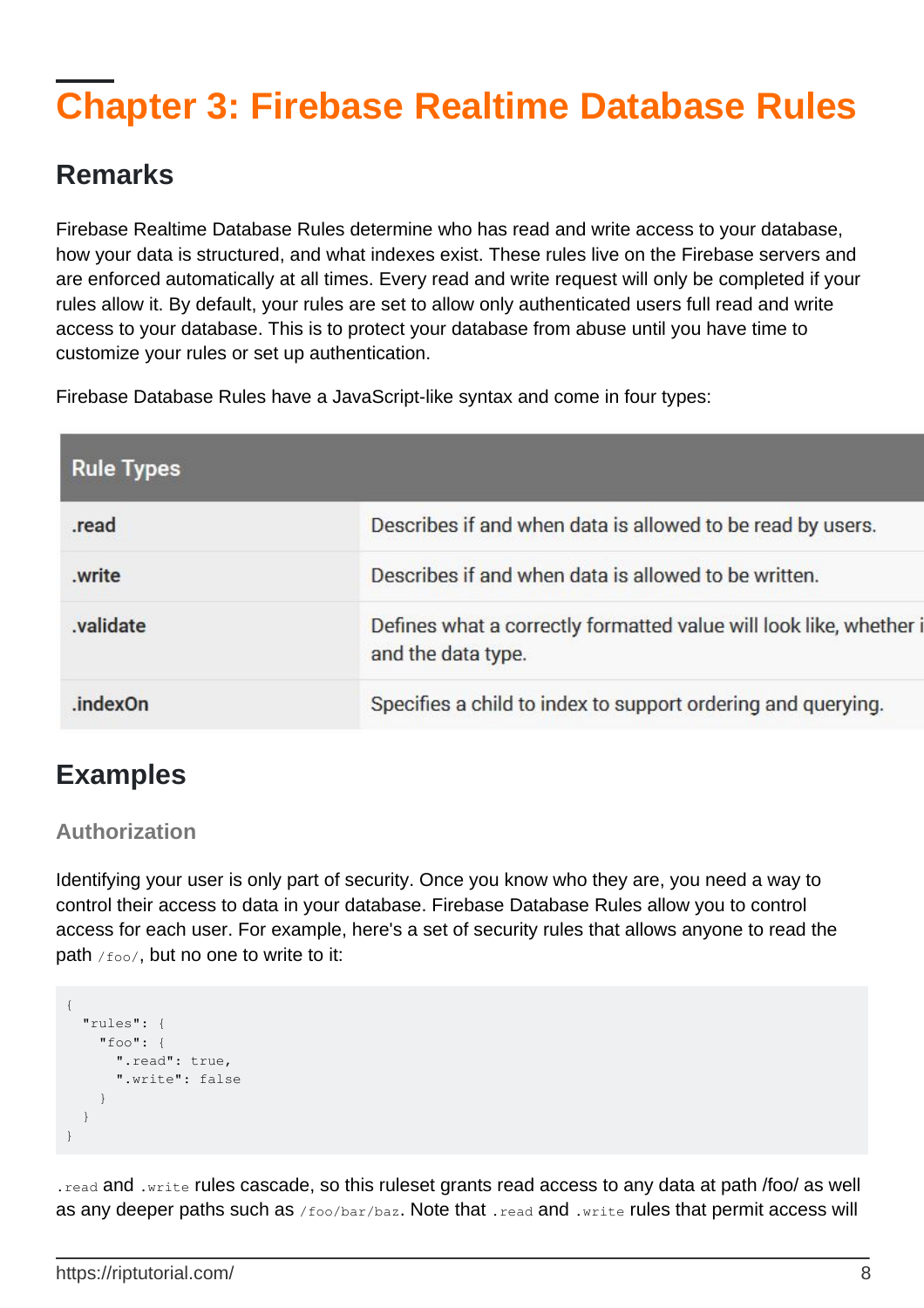override other rules in the database that do not allow access; in other words all applicable, . read and .write rules are ORed together). So read access to /foo/bar/baz would still be granted in this example even if a rule at the path /foo/bar/baz evaluated to false.

The Firebase Database Rules include built-in variables and functions that allow you to refer to other paths, server-side timestamps, authentication information, and more. Here's an example of a rule that grants write access for authenticated users to /users/<uid>/, where is the ID of the user obtained through Firebase Authentication.

```
{
   "rules": {
     "users": {
       "$uid": {
          ".write": "$uid === auth.uid"
       }
     }
   }
}
```
### <span id="page-11-0"></span>**Data validation**

The Firebase Realtime Database is schemaless. This makes it easy to change things as you develop, but once your app is ready to distribute, it's important for data to stay consistent. The rules language includes a . validate rule which allows you to apply validation logic using the same expressions used for .read and .write rules. The only difference is that all relevant validation rules must evaluate to true in order for the write to be allowed (in other words, all applicable .validate rules are ANDed together to allow a database write).

These rule enforce that data written to  $f_{\text{foo}}/$  must be a string less than 100 characters:

```
{
   "rules": {
     "foo": {
       ".validate": "newData.isString() && newData.val().length < 100"
     }
  }
}
```
Validation rules have access to all of the same built-in functions and variables as . read and . write rules. You can use these to create validation rules that are aware of data elsewhere in your database, your user's identity, server time, and much more.

### <span id="page-11-1"></span>**Defining database indexes**

The Firebase Realtime Database allows ordering and querying data. For small data sizes, the database supports ad hoc querying, so indexes are generally not required during development. Before launching your app though, it is important to specify indexes for any queries you have to ensure they continue to work as your app grows.

Indexes are specified using the . indexOn rule. Here is an example index declaration that would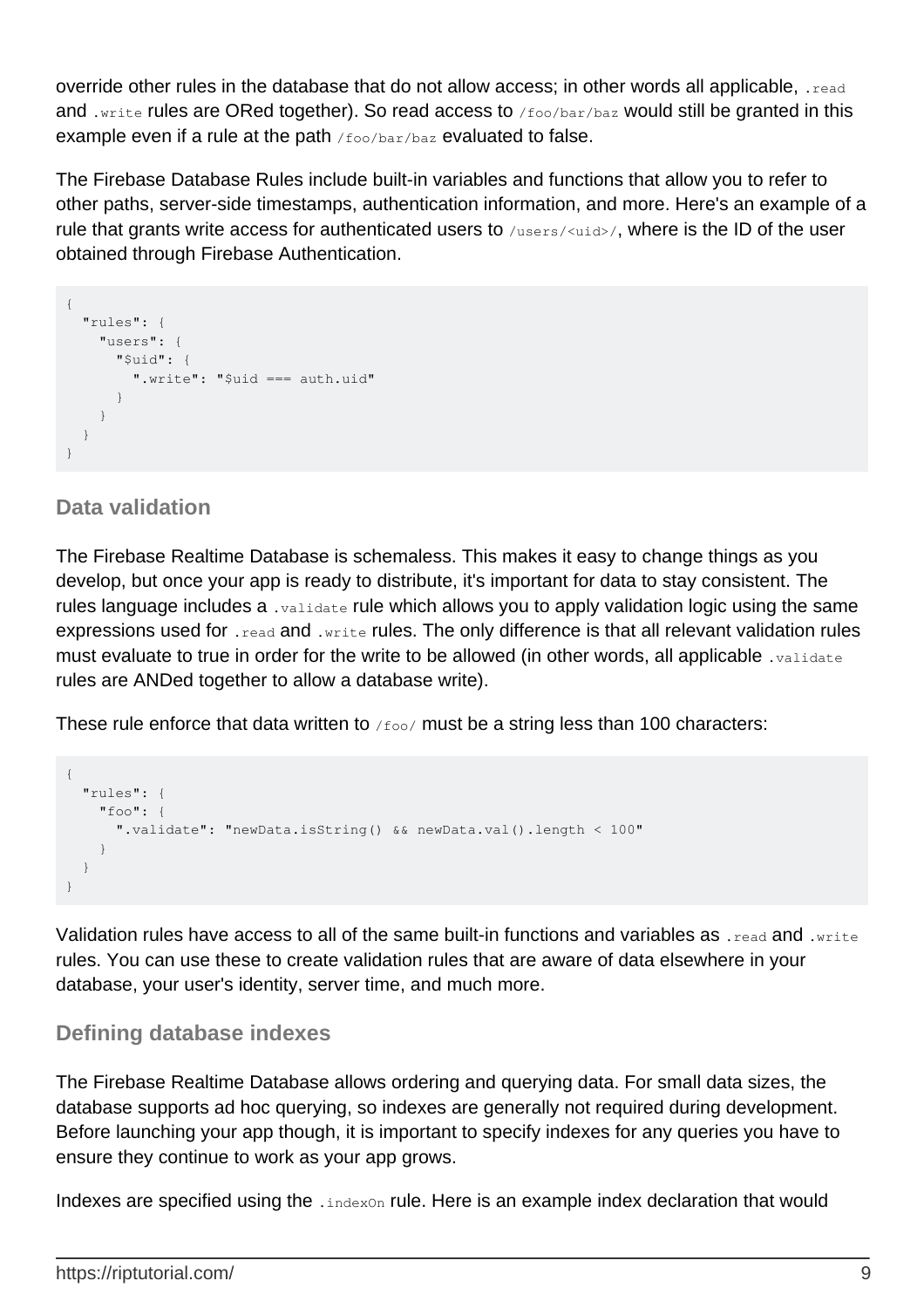index the height and length fields for a list of dinosaurs:

```
{
   "rules": {
    "dinosaurs": {
      ".indexOn": ["height", "length"]
    }
  }
}
```
Read Firebase Realtime Database Rules online: [https://riptutorial.com/firebase](https://riptutorial.com/firebase-database/topic/3348/firebase-realtime-database-rules)[database/topic/3348/firebase-realtime-database-rules](https://riptutorial.com/firebase-database/topic/3348/firebase-realtime-database-rules)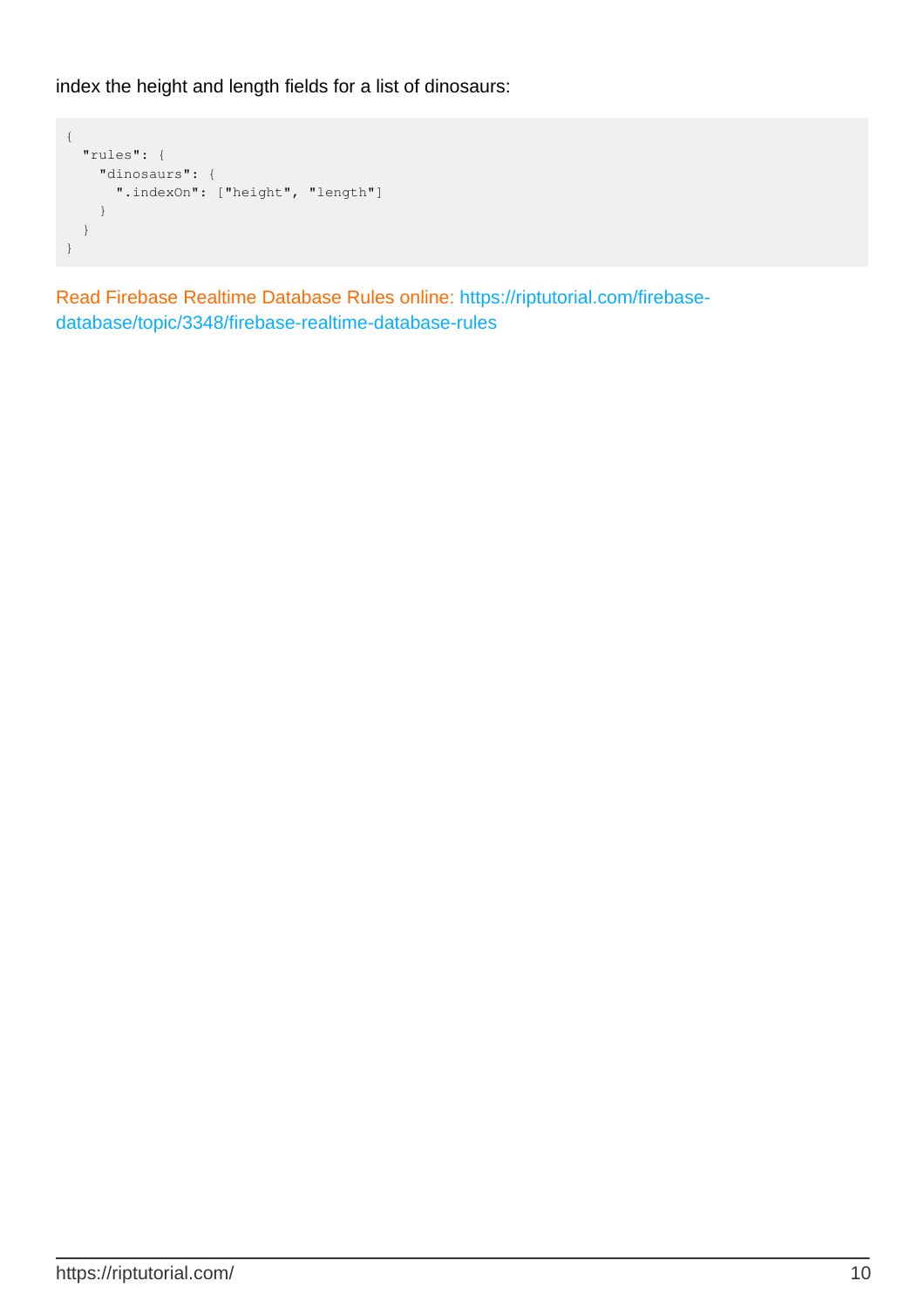## <span id="page-13-0"></span>**Chapter 4: Firebase Realtime Database Transactions**

## <span id="page-13-1"></span>**Introduction**

Transactions provide a mechanism to coordinate between multiple parties that might be accessing the same data at the same time. These "parties" might be different instances of the same code like different users running the same application or nodes in a server cluster, parts of the same program or event different programs like an administration application, a "end user" application and/or "backend" server logic.

## <span id="page-13-2"></span>**Examples**

### <span id="page-13-3"></span>**A distributed counter**

Imagine many users all running a web application that is trying to increment a counter in the database. Each user must read the current count, add one and write out the updated value. To make sure no one reads the counter while someone else is is adding one we use a transaction:

```
ref.transaction(function(value){
 if (value == null) {
    // the counter doesn't exist yet, start at one
    return 1;
   } else if (typeof value === 'number') {
     // increment - the normal case
    return value + 1;
   } else {
     // we can't increment non-numeric values
    console.log('The counter has a non-numeric value: ' + value)
     // letting the callback return undefined cancels the transaction
  }
});
```
Read Firebase Realtime Database Transactions online: [https://riptutorial.com/firebase](https://riptutorial.com/firebase-database/topic/9612/firebase-realtime-database-transactions)[database/topic/9612/firebase-realtime-database-transactions](https://riptutorial.com/firebase-database/topic/9612/firebase-realtime-database-transactions)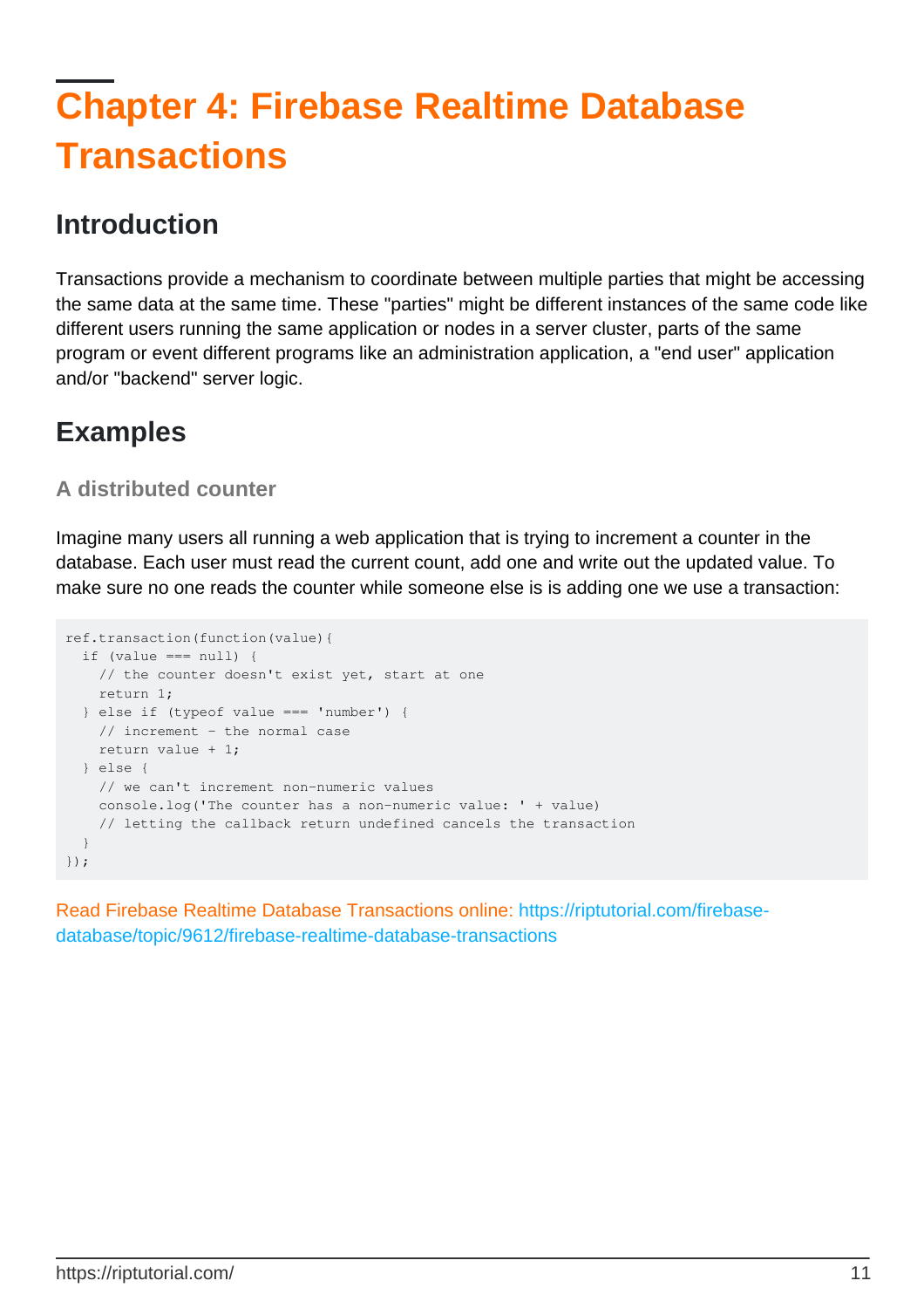## <span id="page-14-0"></span>**Chapter 5: Firebase Real-Time Database with Android**

## <span id="page-14-1"></span>**Examples**

<span id="page-14-2"></span>**Integrate Firebase Real-Time database with an Android application**

How to implement Firebase Real-Time database in Android applications.

### **Setup/Installation:**

- 1. First, install the Firebase SDK [\(guide](http://%20%20https://firebase.google.com/docs/android/setup))
- 2. Register your project using the Firebase [console](https://console.firebase.google.com/)
- 3. After successfuly completing the two steps above, add the following dependency in your application level gradel.

compile 'com.google.firebase:firebase-database:9.2.1'

4. [Optional] Configure your database security rules [\(reference](http://%20https://firebase.google.com/docs/database/security/quickstart#sample-rules)).

#### **Implementation Sample:**

1. Declare and initialize the database reference

```
FirebaseDatabase database = FirebaseDatabase.getInstance();
DatabaseReference myRef = database.getReference("message");
```
You can later create different references to access different nodes

Write new data to the database 6.

myRef.setValue("Writing Demo");

#### 7. Read data from the database

```
 myRef.addValueEventListener(new ValueEventListener() {
 @Override
 public void onDataChange(DataSnapshot dataSnapshot) {
     // This method is called once with the initial value and again
     // whenever data at this location is updated.
    String value = dataSnapshot.getValue(String.class);
     Log.d(TAG, "Value is: " + value);
 }
 @Override
 public void onCancelled(DatabaseError error) {
```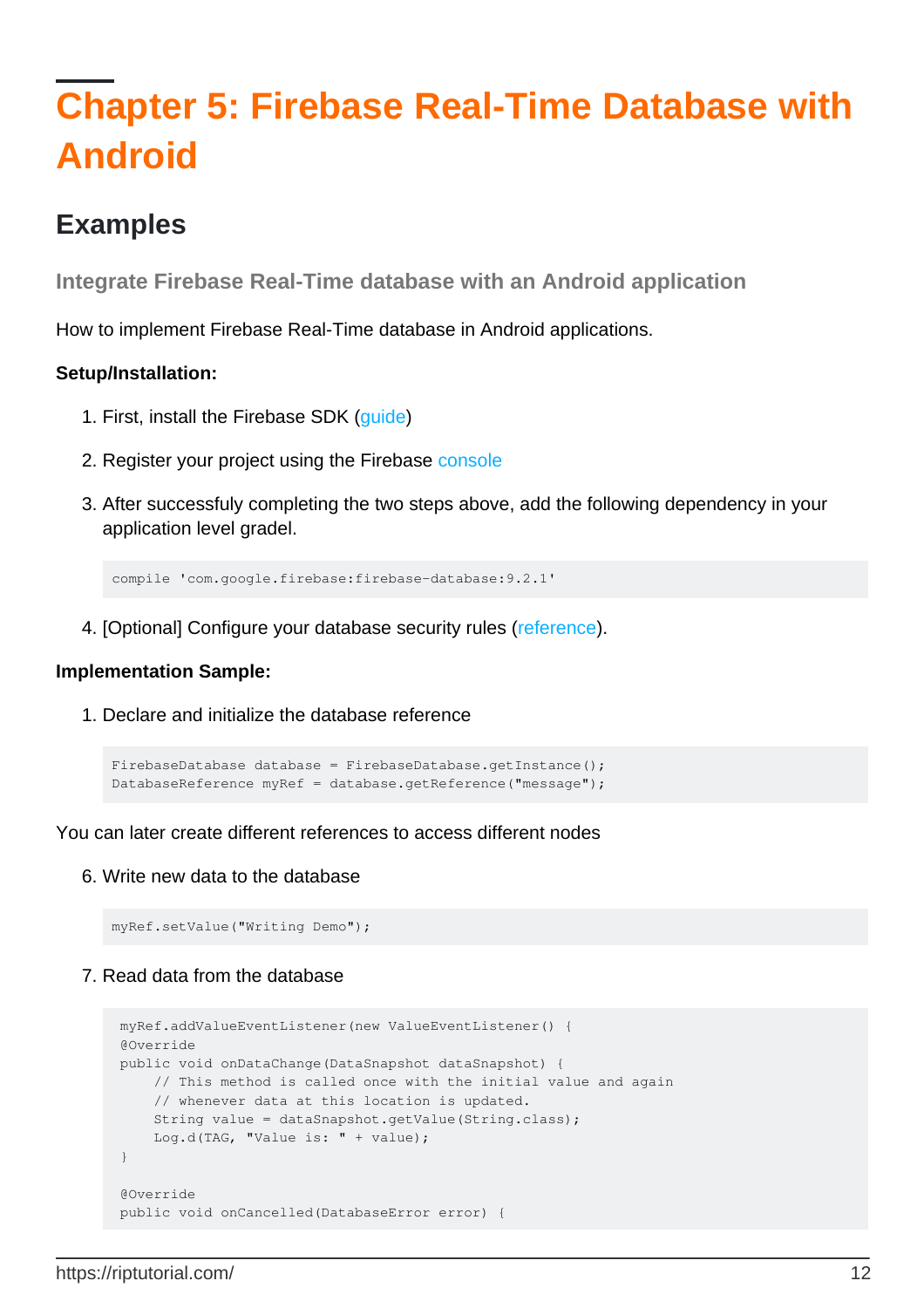```
 // Failed to read value
     Log.w(TAG, "Failed to read value.", error.toException());
 }
});
```
Read Firebase Real-Time Database with Android online: [https://riptutorial.com/firebase](https://riptutorial.com/firebase-database/topic/6341/firebase-real-time-database-with-android)[database/topic/6341/firebase-real-time-database-with-android](https://riptutorial.com/firebase-database/topic/6341/firebase-real-time-database-with-android)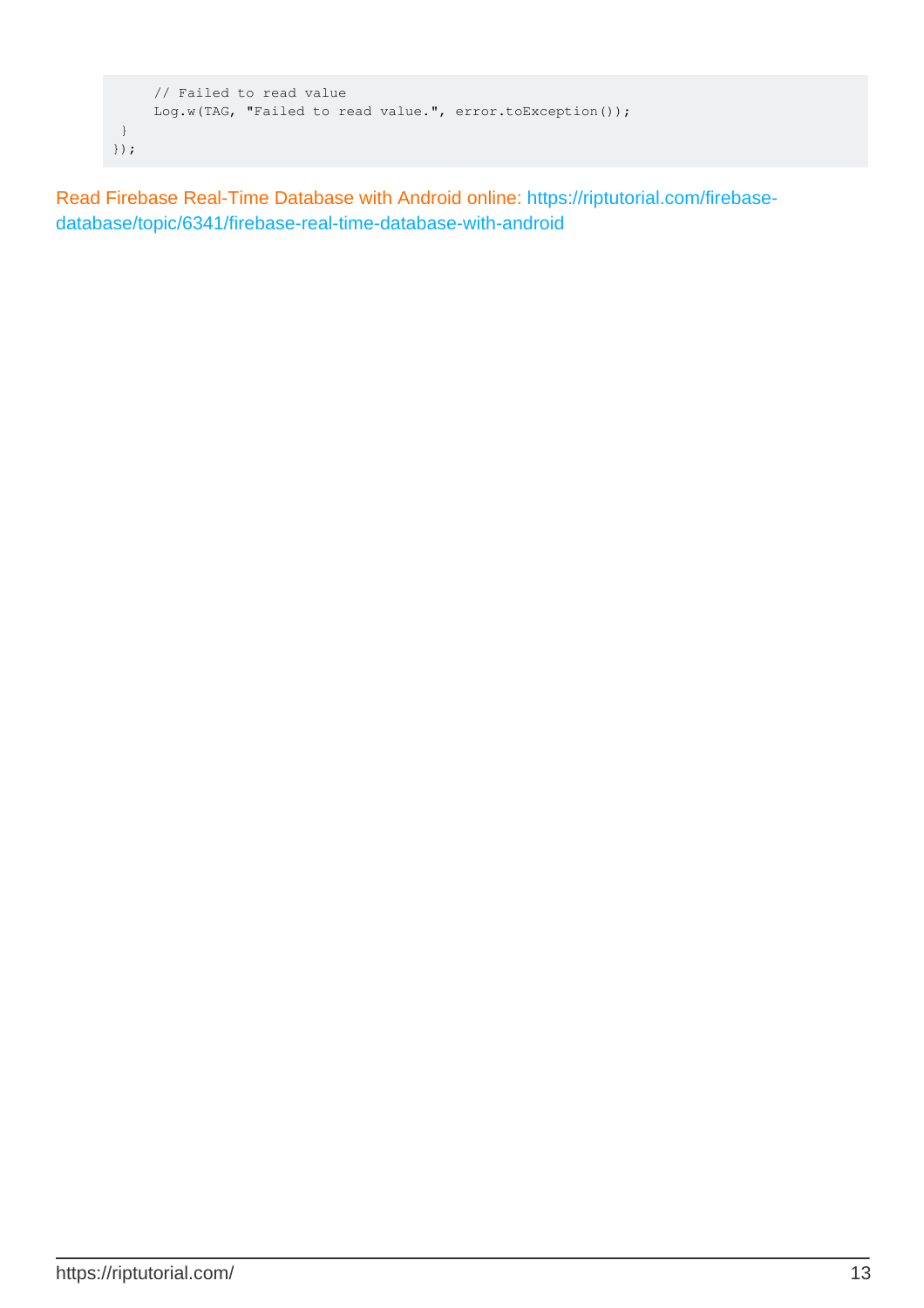## <span id="page-16-0"></span>**Chapter 6: FirebaseRealtime database with Android**

## <span id="page-16-1"></span>**Examples**

<span id="page-16-2"></span>**Add the Realtime Database in Android**

- 1. Complete the [Installation and setup](http://www.riptutorial.com/firebase-database/topic/3044/getting-started-with-firebase-database) to connect your app to Firebase. This will create the project in Firebase.
- 2. Add the dependency for Firebase Realtime Database to your module-level build.gradle file:

```
compile 'com.google.firebase:firebase-database:9.2.1'
```
3. Configure [Firebase Database Rules](http://www.riptutorial.com/firebase-database/topic/3348/firebase-realtime-database-rules)

Now you are ready to work with the Realtime Database in Android.

For example you write a Hello World message to the database under the message key.

```
// Write a message to the database
FirebaseDatabase database = FirebaseDatabase.getInstance();
DatabaseReference myRef = database.getReference("message");
myRef.setValue("Hello, World!");
```
<span id="page-16-3"></span>**Using setValue to save data**

ThesetValue() method overwrites data at the specified location, including any child nodes.

You can use this method to:

- 1. Pass types that correspond to the available JSON types as follows:
- String
- Long
- Double
- Boolean
- Map<String, Object>
- List
- 2. Pass a custom Java object, if the class that defines it has a default constructor that takes no arguments and has public getters for the properties to be assigned.

This is an example with a CustomObject. First define the object.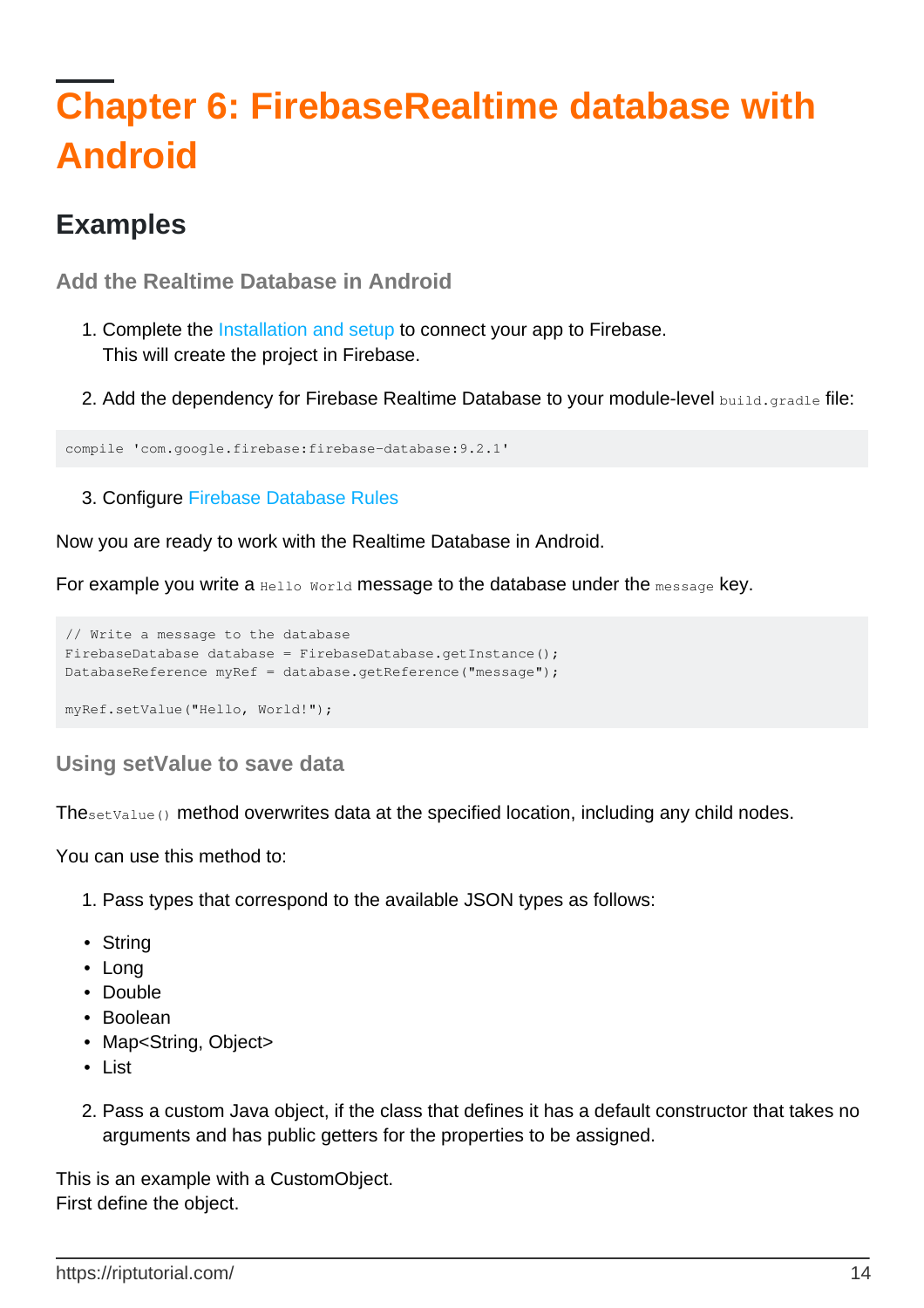```
@IgnoreExtraProperties
public class User {
     public String username;
    public String email;
     public User() {
         // Default constructor required for calls to DataSnapshot.getValue(User.class)
     }
     public User(String username, String email) {
         this.username = username;
         this.email = email;
     }
```
Then get the Database reference and set the value:

```
User user = new User(name, email);
DatabaseReference mDatabase mDatabase = FirebaseDatabase.getInstance().getReference();
 mDatabase.child("users").child(userId).setValue(user);
```
#### <span id="page-17-0"></span>**Example for data insert or data retrieve from Firebase**

Before understand require to follow some setup for project integrate with firebase.

- 1. Create your project in Firebase Console and download google-service.json file from console and put it in app level module of your project, [Follow link for Create Project in console](https://firebase.google.com/docs/android/setup)
- 2. After this we require to add some dependency in our project,
- First add class path in our project level gradle,

```
classpath 'com.google.gms:google-services:3.0.0'
```
• And after that apply plugin in app level gradel, write it below of dependancy section,

apply plugin: 'com.google.gms.google-services

• There are to more dependancy which require to add in app level gradle in dependancy section

compile 'com.google.firebase:firebase-core:9.0.2'

compile 'com.google.firebase:firebase-database:9.0.2'

• Now start to insert data in firebase database, First require to create instance of

FirebaseDatabase database = FirebaseDatabase.getInstance();

after creation of FirebaseDatabase object we going to create our DatabaseReference for insert data in database,

DatabaseReference databaseReference = database.getReference().child("student");

Here student is the table name if table is exist in database then insert data into table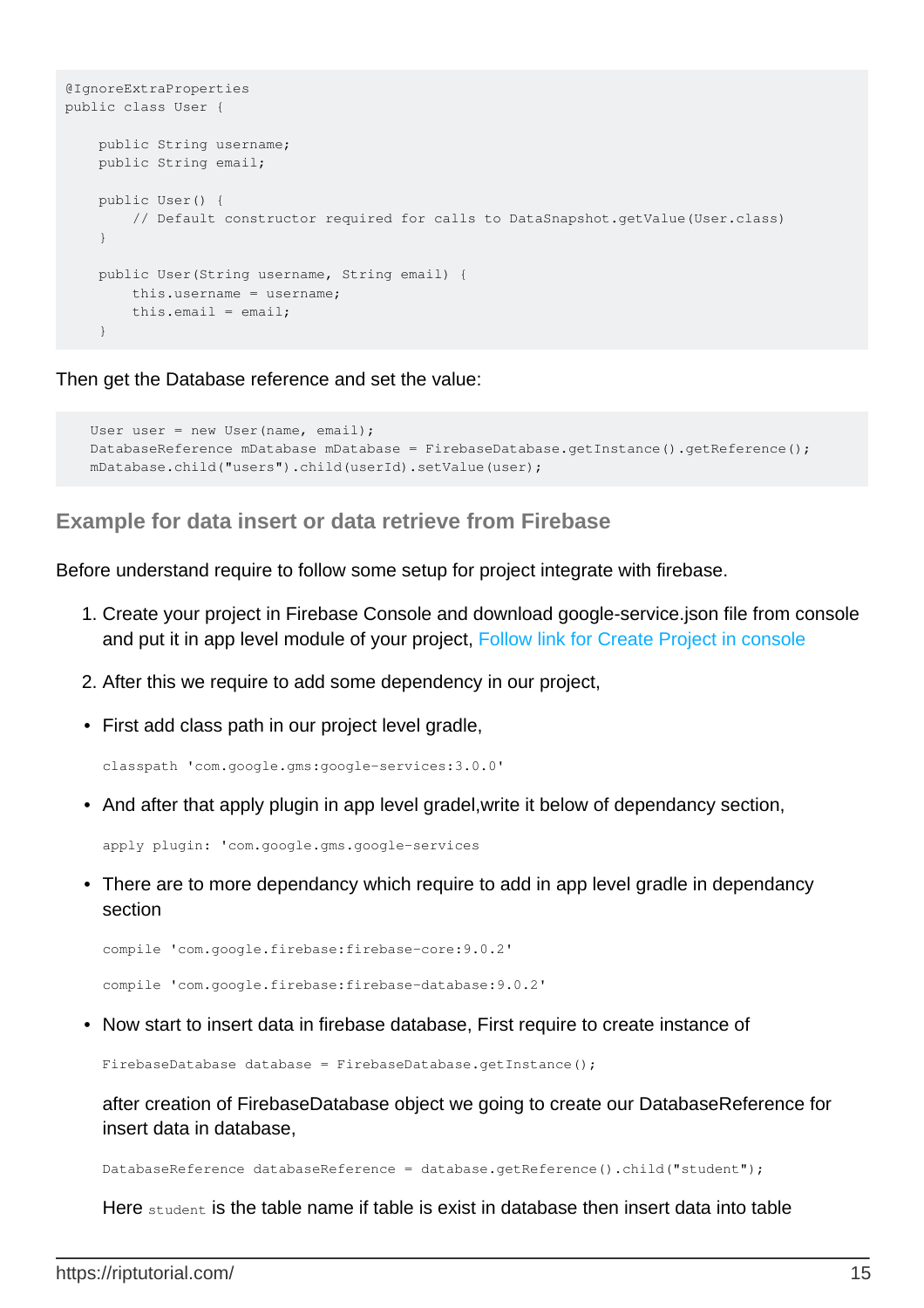otherwise create new one with student name, after this you can insert data using databaseReference.setValue(); function like following,

```
HashMap<String, String> student=new HashMap<>();
student.put("RollNo","1");
student.put("Name","Jayesh");
databaseReference.setValue(student);
```
Here I am inserting data as hasmap But you can set as model class also,

• Start how to retrieve data from firebase, We are using here addListenerForSingleValueEvent for read value from database,

```
senderRefrence.addListenerForSingleValueEvent(new ValueEventListener() {
          @Override
          public void onDataChange(DataSnapshot dataSnapshot) {
              if(dataSnapshot!=null && dataSnapshot.exists()){
                 HashMap<String, String>
studentData=dataSnapshot.getValue(HashMap.class);
                 Log.d("Student Roll Num "," : "+studentData.get("RollNo"));
                  Log.d("Student Name "," : "+studentData.get("Name"));
 }
           }
          @Override
          public void onCancelled(DatabaseError databaseError) {
 }
       });
```
### <span id="page-18-0"></span>**Get value/s from firebase**

1. Create class and add imports to parse information:

```
import com.google.firebase.database.FirebaseDatabase;
import com.google.firebase.database.IgnoreExtraProperties;
//Declaration of firebase references
private DatabaseReference mDatabase;
//Declaration of firebase atributtes
public String uID;
public String username;
public String email;
@IgnoreExtraProperties
public class User {
     //Default constructor
    public User() {
         //Default constructor required for calls to DataSnapshot.getValue(User.class)
        mDatabase = FirebaseDatabase.getInstance().getReference();
```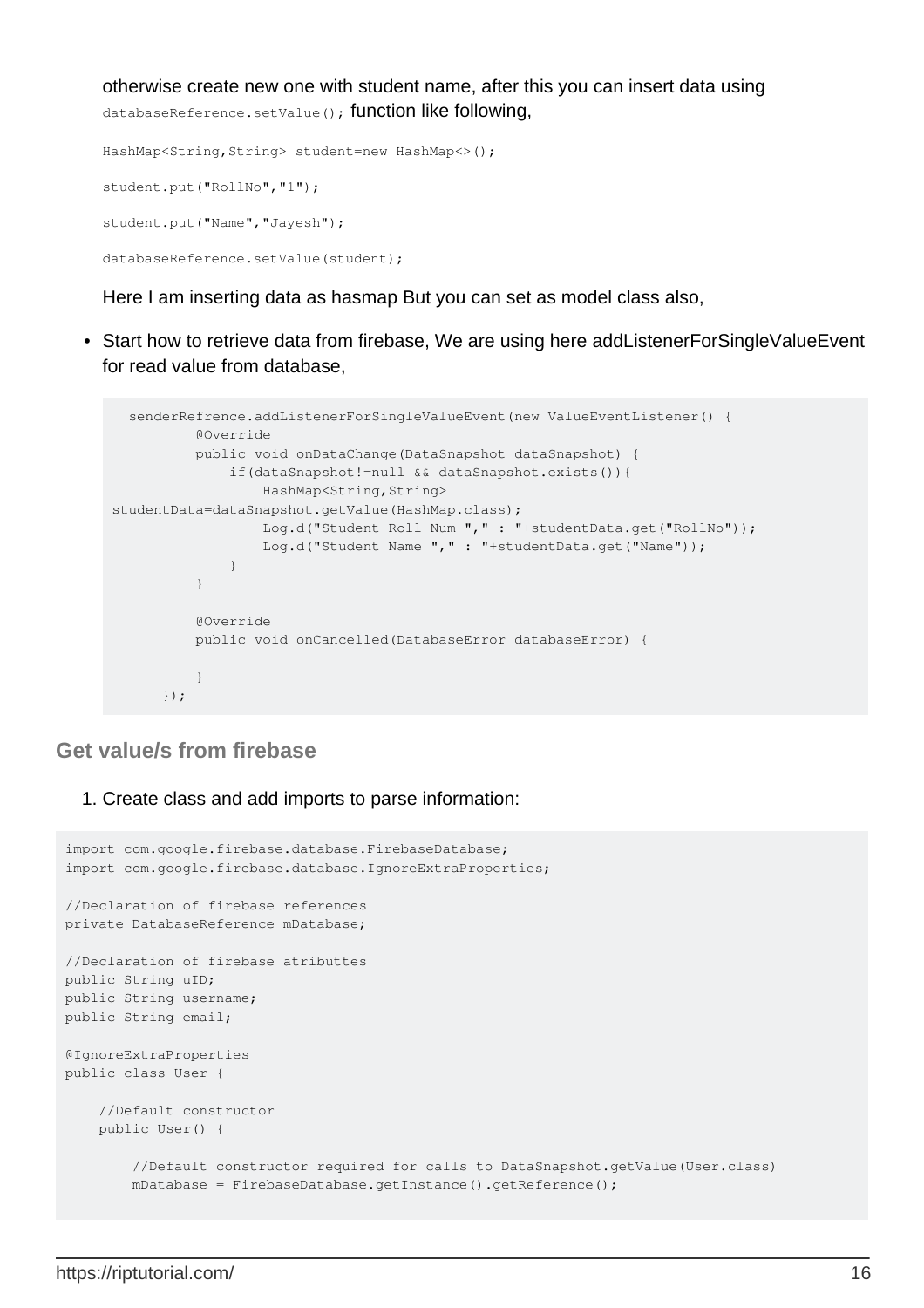```
1/\ldots }
      1/\ldots}
```
2. Add addListenerForSingleValueEvent () to our database reference:

```
//Add new imports
import com.google.firebase.database.DataSnapshot;
import com.google.firebase.database.DatabaseError;
import com.google.firebase.database.ValueEventListener;
1/\ldotspublic void getUser(String uID){
     //The uID it's unique id generated by firebase database
    mDatabase.child("users").child(uID).addListenerForSingleValueEvent(
            new ValueEventListener () {
            @Override
            public void onDataChange(DataSnapshot dataSnapshot) {
                 // ...
 }
            @Override
            public void onCancelled(DatabaseError databaseError) {
                // Getting Post failed, log a message
 }
    });
}
```
3. Inflate our class with firebase information in onDataChange() event:

```
 @Override
 public void onDataChange(DataSnapshot dataSnapshot) {
     //Inflate class with dataSnapShot
     Users user = dataSnapshot.getValue(Users.class);
    1/\ldots }
```
4. Finally we can get diferent atributtes from firebase class as normally:

```
//User inflated
Users user = dataSnapshot.getValue(Users.class);
//Get information
this.uID = user.uID;
this.username = user.username;
this.email = user.email;
```
#### **Best practices**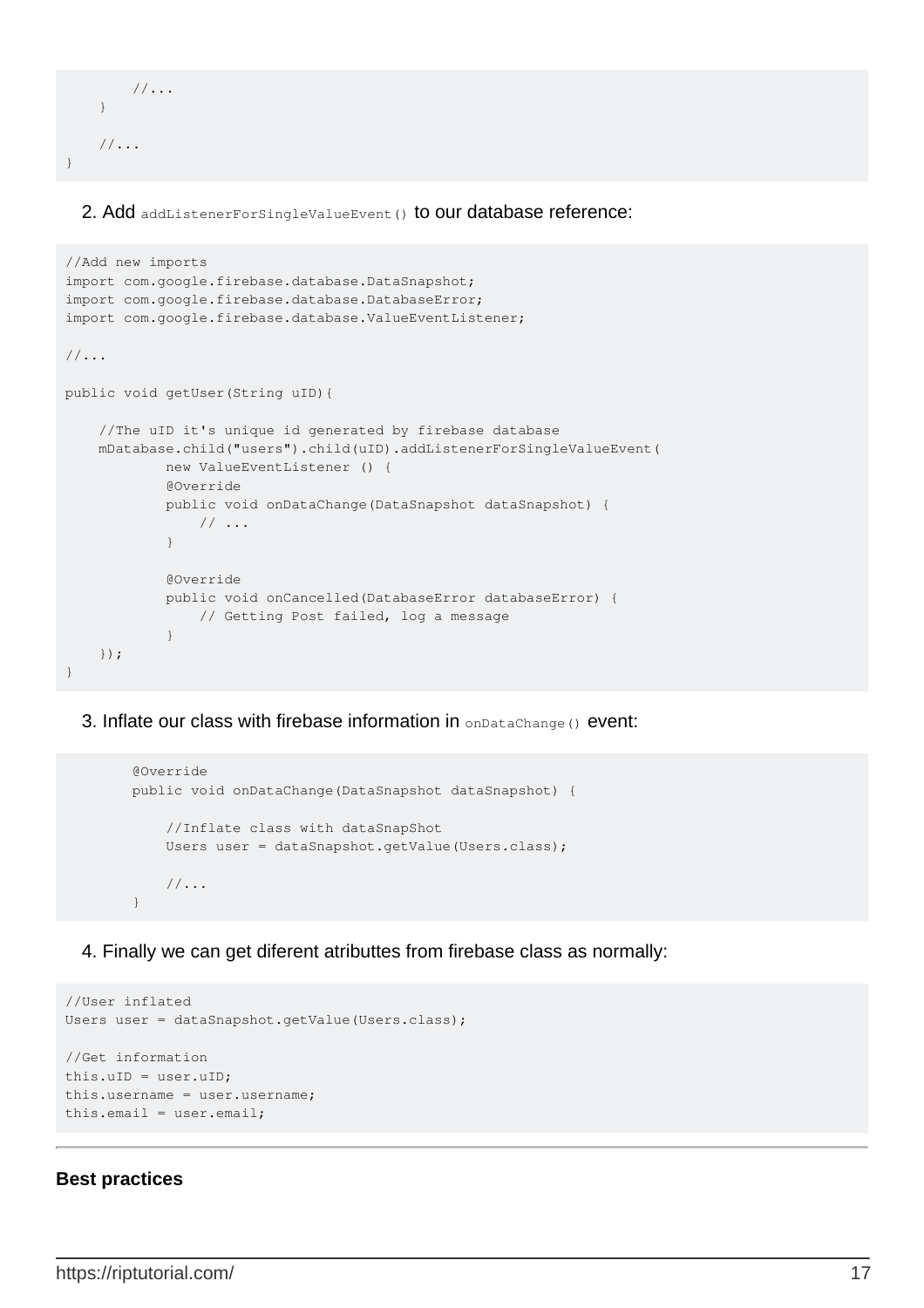1. The firebase supports 32 different child levels, then is simple to write wrong a references, to evade this create a final private references:

```
//Declaration of firebase references
1/\ldotsfinal private DatabaseReference userRef =
mDatabase.child("users").child("premium").child("normal").getRef();
1/\ldotspublic void getUser(String uID){
     //Call our reference
    userRef.child(uID).addListenerForSingleValueEvent(
        new ValueEventListener () {
            @Override
            public void onDataChange(DataSnapshot dataSnapshot) {
                // ...
 }
            @Override
             public void onCancelled(DatabaseError databaseError) {
                 // Getting Post failed, log a message
 }
     });
}
```
2. The  $\circ$ nCancelled() event is called when the user doesn't have access this reference by database rules. Add pertinent code to control this exception if you need.

For more information visit [official documentation](https://firebase.google.com/docs/database/android/start/)

Read FirebaseRealtime database with Android online: [https://riptutorial.com/firebase](https://riptutorial.com/firebase-database/topic/6220/firebaserealtime-database-with-android)[database/topic/6220/firebaserealtime-database-with-android](https://riptutorial.com/firebase-database/topic/6220/firebaserealtime-database-with-android)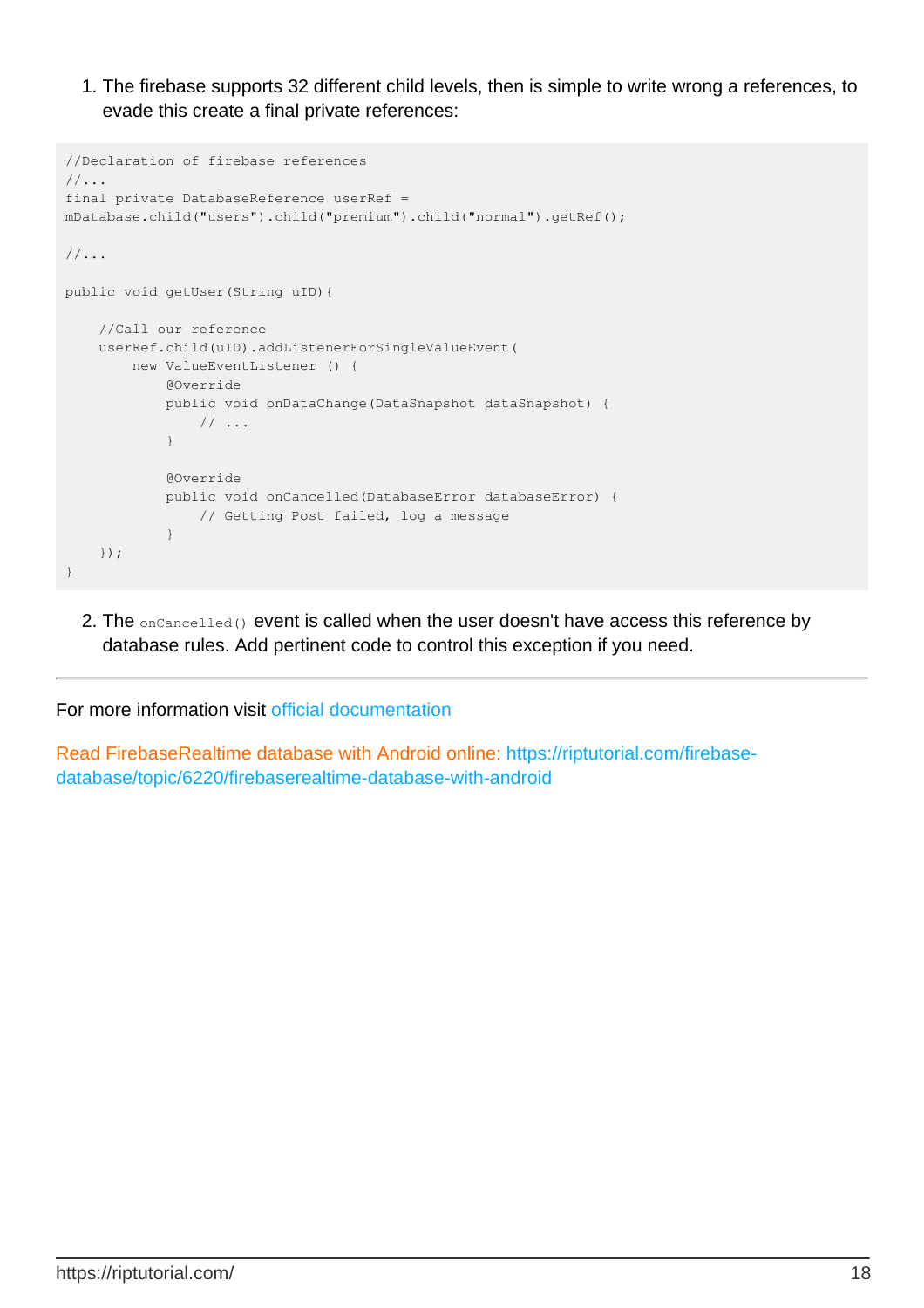## <span id="page-21-0"></span>**Chapter 7: Hello World!**

## <span id="page-21-1"></span>**Examples**

<span id="page-21-2"></span>**Hello World in Android**

- 1. Complete the [Installation and setup part](http://stackoverflow.com/documentation/firebase/816/introduction-to-firebase/2771/installation-or-setup#t=201607212346371035234). This will create the project in Firebase console and will also install the base SDK in your Android App.
- 2. Add the dependency for Firebase Realtime Database to your app-level build.gradle file:

compile 'com.google.firebase:firebase-database:9.4.0'

3. Now write a  $H$ <sub>Bello</sub> World message to the database under the message key.

```
// Write a message to the database
FirebaseDatabase database = FirebaseDatabase.getInstance():
DatabaseReference myRef = database.getReference("message");
```
myRef.setValue("Hello, World!");

4. Check to see if the message showed up in the Realtime Database.

### <span id="page-21-3"></span>**Hello World in IOS**

- 1. After you have set up Firebase to your IOS Project following the documentation for setting up firebase for IOS in other firebase related documentation you can get going with firebase.
- 2. If you haven't already added the database pod to your Podfile do so now by adding  $_{\text{pod}}$ Firebase/Database in order to get Database functionality for Firebase
- 3. Push 'Hello World' to the database but first you have to go and edit the Rules for your database in the Dashboard of your app in firebase and change it to

```
 {
   "rules": {
     ".read": true,
     ".write": true
   }
 }
```
**NOTE: Make sure you change this beofre you go into production because this means anyone can read and write into your database which is a major security flaw**

4. Now all you have to do is import Firebase into the file you are using firbase in using  $_{\rm import}$ Firebase write the following line and you should see a 'Test' node in the database, expand it and it should have a child of "Hello World"!!!!!!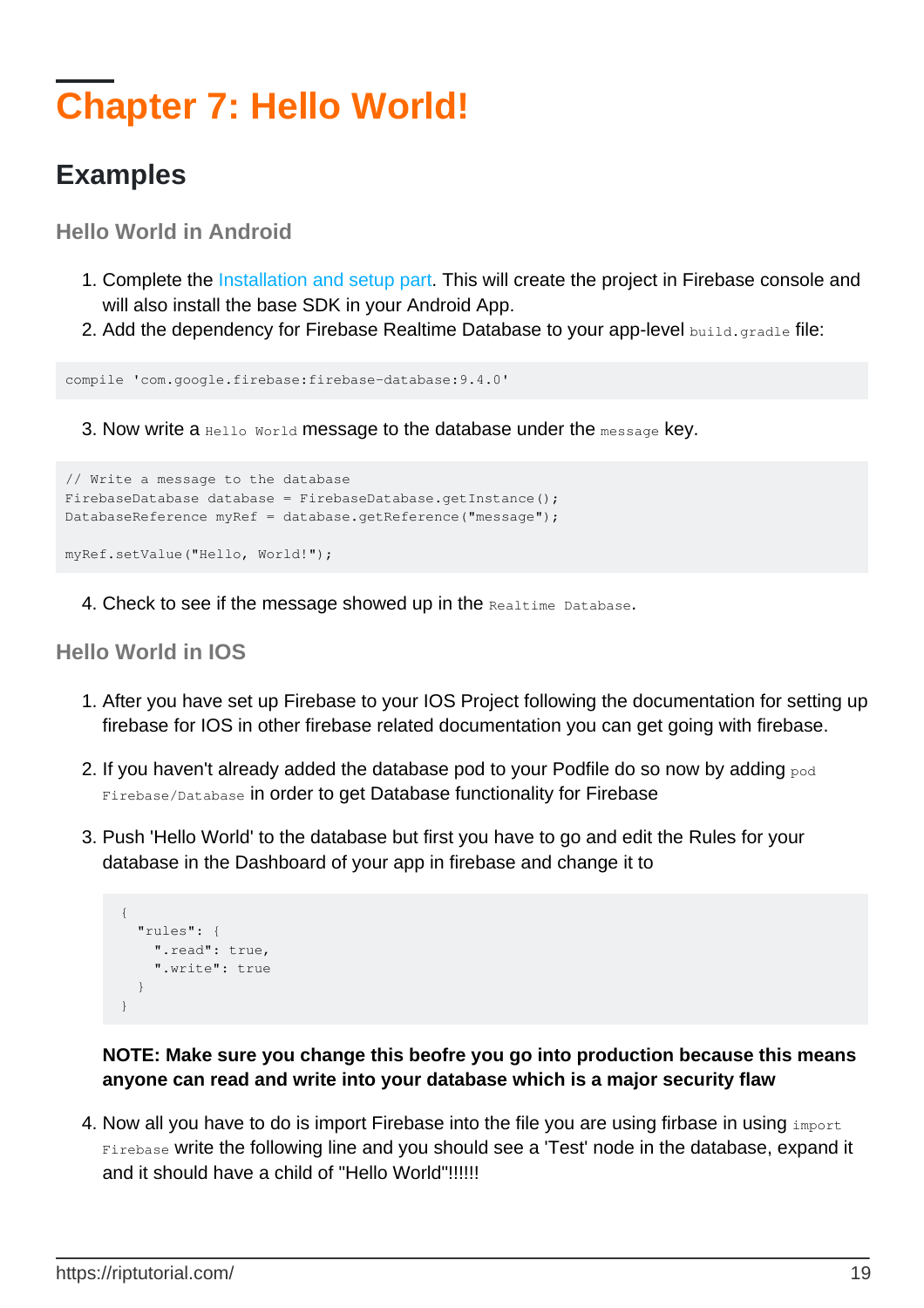FIRDatabase.database().reference().child("Test").setValue("Hello World")

### **CONGRATS ON YOUR FIRST DATABASE PUSH**

Read Hello World! online:<https://riptutorial.com/firebase-database/topic/8885/hello-world->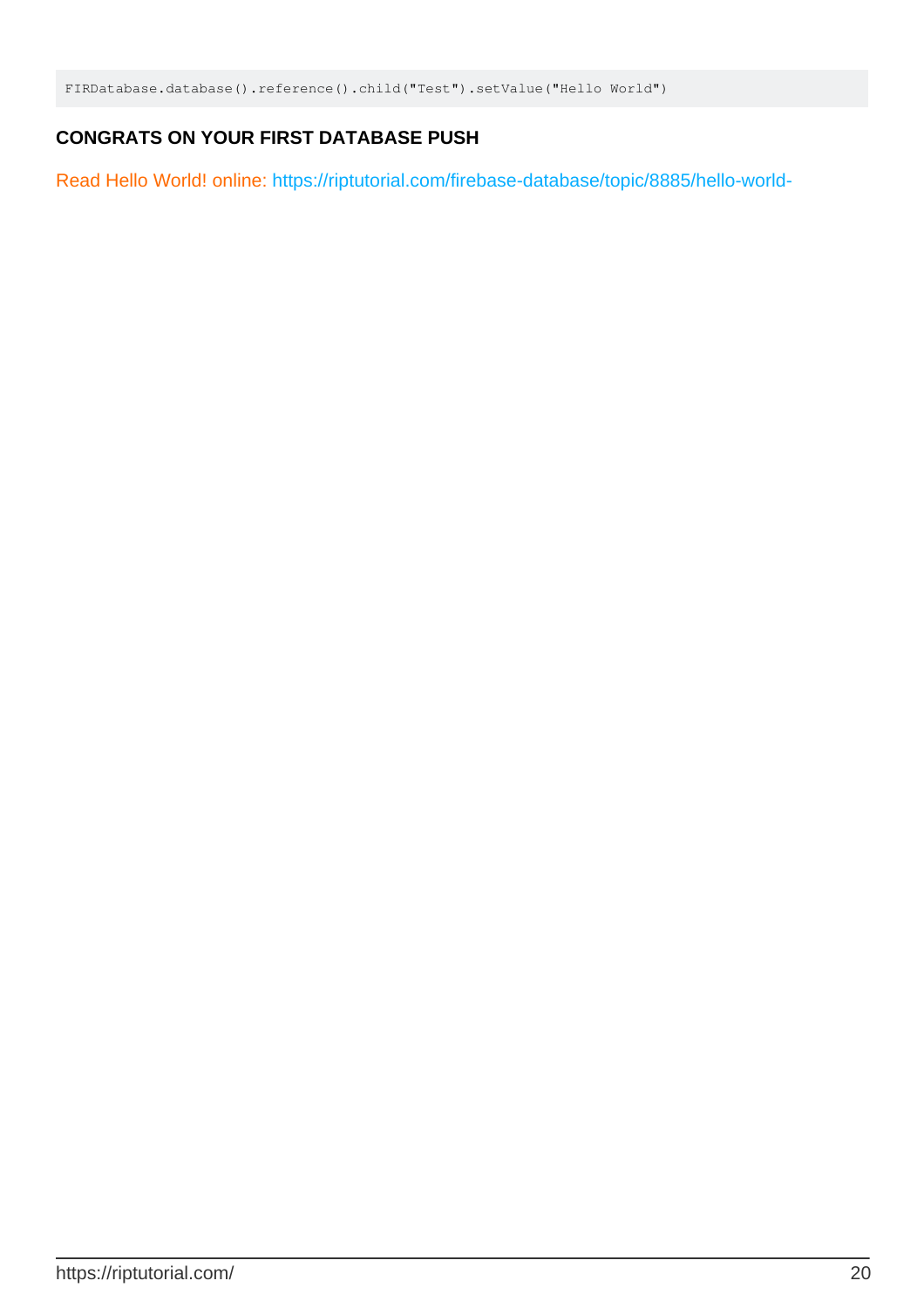## <span id="page-23-0"></span>**Chapter 8: Reading data**

## <span id="page-23-1"></span>**Examples**

<span id="page-23-2"></span>**Understanding which data referenced by getReference()**

In this example, we use this database:

```
"your-project-name" : {
     "users" : {
         "randomUserId1" : {
             "display-name" : "John Doe",
             "gender" : "male"
 }
         "randomUserId2" : {
             "display-name" : "Jane Dae",
              "gender" : "female"
         }
     },
     "books" {
         "bookId1" : {
             "title" : "Adventure of Someone"
         },
         "bookId1" : {
             "title" : "Harry Potter"
         },
         "bookId1" : {
             "title" : "Game of Throne"
         }
     }
}
```
If you use above database then:

FirebaseDatabase.getInstance().getReference() •

will point at your project's parent,  $v_{\text{your-project-name}}$  data. So the  $\text{data.napshot}$  you acquired will contain all of data inside it, including all of "users" data and "books" data.

**•** FirebaseDatabase.getInstance().getReference("users") and FirebaseDatabase.getInstance().getReference().child("users")

will have the same result, pointing at "your-project-name/users"

• FirebaseDatabase.getInstance().getReference("users/randomUserId1")  $\text{and}$ FirebaseDatabase.getInstance().getReference().child("users/randomUserId1") and FirebaseDatabase.getInstance().getReference().child("users").child("randomUserId1")

will have the same result, pointing at "your-project-name/users/randomUserId1"

Note: this example is needed to fully understand [which data is inside dataSnapshot](http://www.riptutorial.com/firebase-database/example/28682/understanding-which-data-is-inside-datasnapshot-object) [object](http://www.riptutorial.com/firebase-database/example/28682/understanding-which-data-is-inside-datasnapshot-object)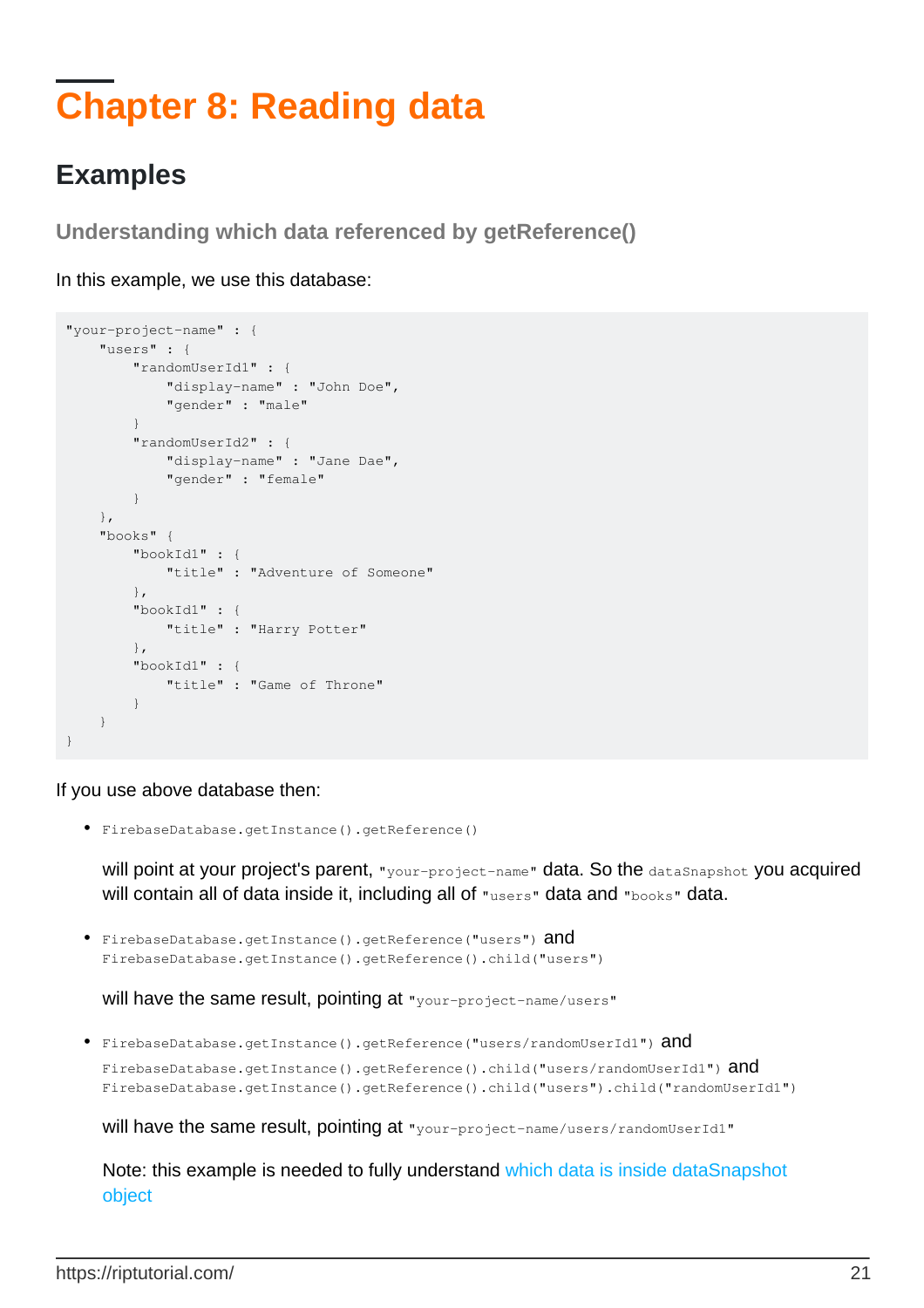<span id="page-24-0"></span>**Understanding which data is inside dataSnapshot object**

Note: You need to [know which data referenced by getReference\(\)](http://www.riptutorial.com/firebase-database/example/28681/understanding-which-data-referenced-by-getreference--) first before you can completely understand this example.

There are three common method to get your data from Firebase Realtime Database:

- addValueEventListener()
- addListenerForSingleValueEvent()
- addChildEventListener()

When we talk about which data is inside dataSnapshot object, then addValueEventListener() and addListenerForSingleValueEvent() is basically the same. The only difference is addValueEventListener() keep listen to changes made in the referenced data while addListenerForSingleValueEvent() is not.

#### So consider we have this database:

```
"your-project-name" : {
    "users" : {
        "randomUserId1" : {
             "display-name" : "John Doe",
             "gender" : "male"
 }
         "randomUserId2" : {
             "display-name" : "Jane Dae",
             "gender" : "female"
         }
     },
     "books" {
         "bookId1" : {
             "title" : "Adventure of Someone"
         },
         "bookId1" : {
            "title" : "Harry Potter"
         },
         "bookId1" : {
            "title" : "Game of Throne"
         }
     }
}
```
### **DataSnapshot produced by addValueEventListener and addListenerForSingleValueEvent**

dataSnapshot produced by addValueEventListener() and addListenerForSingleValueEvent() will contain value(s) of the exact data it is referenced into. Like when  $ref$  is point to "your-project-name" then dataSnapshot should be :

```
... onDataChange(DataSnapshot dataSnapshot) {
    dataSnapshot.getKey(); // will have value of String: "your-project-name"
    for (DataSnapshot snapshot : dataSnapshot) {
        snapshot.getKey(); // will have value of String: "users", then "books"
        for (DataSnapshot deeperSnapshot : dataSnapshot) {
```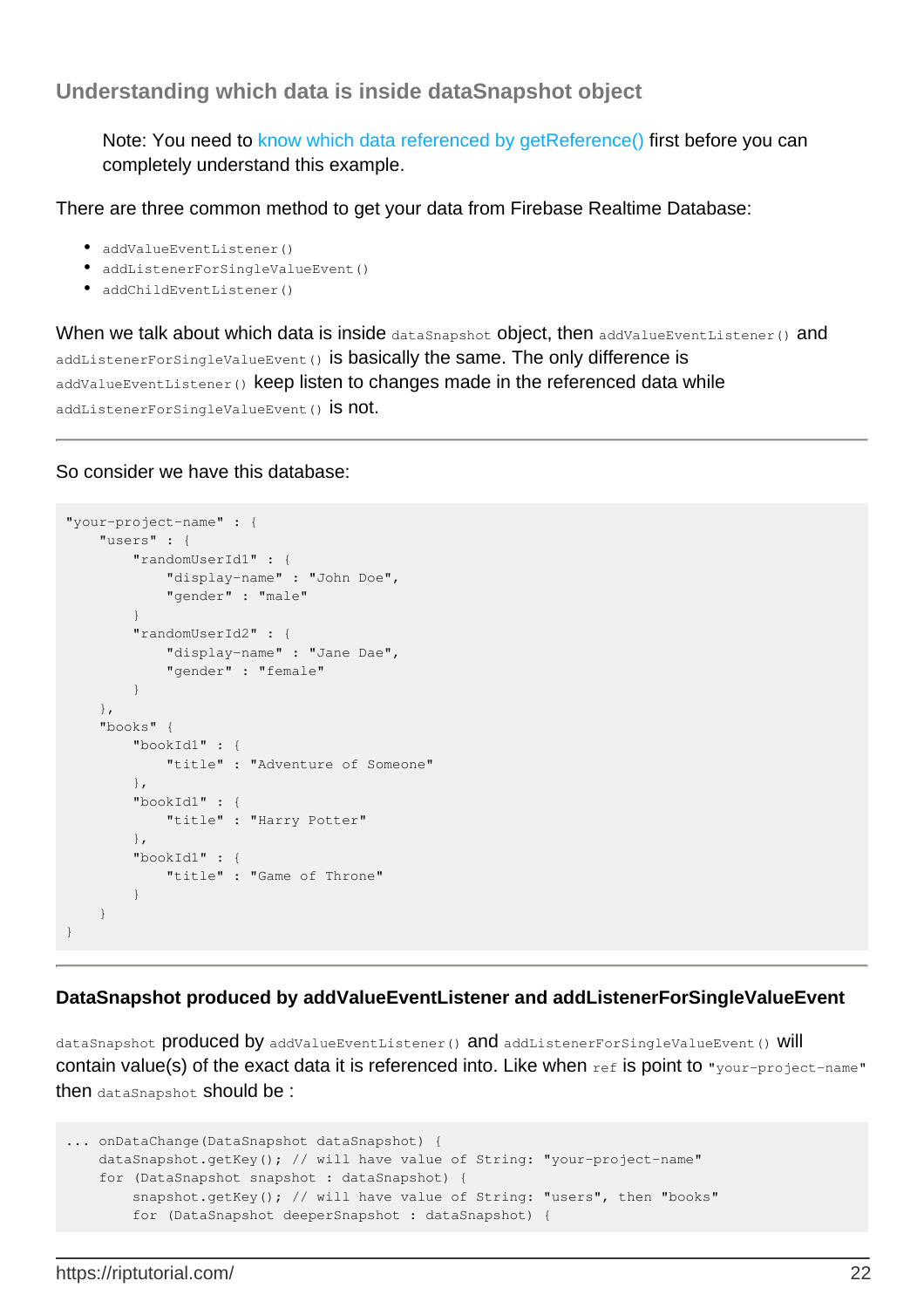```
snapshot.getKey();
             // if snapshot.getKey() is "users", this will have value of String:
"randomUserId1", then "randomUserId2"
            // If snapshot.getKey() is "books", this will have value of String: "bookId1",
then "bookId2"
         }
     }
}
```
#### **DataSnapshot produced by addChildEventListener**

dataSnapshot produced by addChildEventListener() will contain value(s) of data one level deeper inside the data it is referenced into. Like in these cases:

When ref is point to "your-project-name" then dataSnapshot should be :

```
... onChildAdded(DataSnapshot dataSnapshot, String s) {
    dataSnapshot.getKey(); // will have value of String: "users", then "books"
    for (DataSnapshot snapshot : dataSnapshot) {
        snapshot.getKey();
        // if dataSnapshot.getKey() is "users", this will have value of String:
"randomUserId1", then "randomUserId2"
        // If dataSnapshot.getKey() is "books", this will have value of String: "bookId1",
then "bookId2"
        for (DataSnapshot deeperSnapshot : dataSnapshot) {
            snapshot.getKey();
            // if snapshot.getKey() is "randomUserId1" or "randomUserId1", this will have
value of String: "display-name", then "gender"
             // But the value will be different based on key
             // If snapshot.getKey() is "books", this will have value of String: "title", but
the value will be different based on key
 }
     }
}
// dataSnapshot inside onChildChanged, onChildMoved, and onChildRemoved will have the same
data as onChildAdded
```
I know most likely we will want to use . getValue () instead of getKey(). But in here we use getKey because it will always contain one String and no need to convert into custom object, or Map, or other. Basically, when you know which key dataSnapshot is pointing into, you can easily know which value it contains and parse it into your own custom obeject (or anything)

Read Reading data online:<https://riptutorial.com/firebase-database/topic/9242/reading-data>